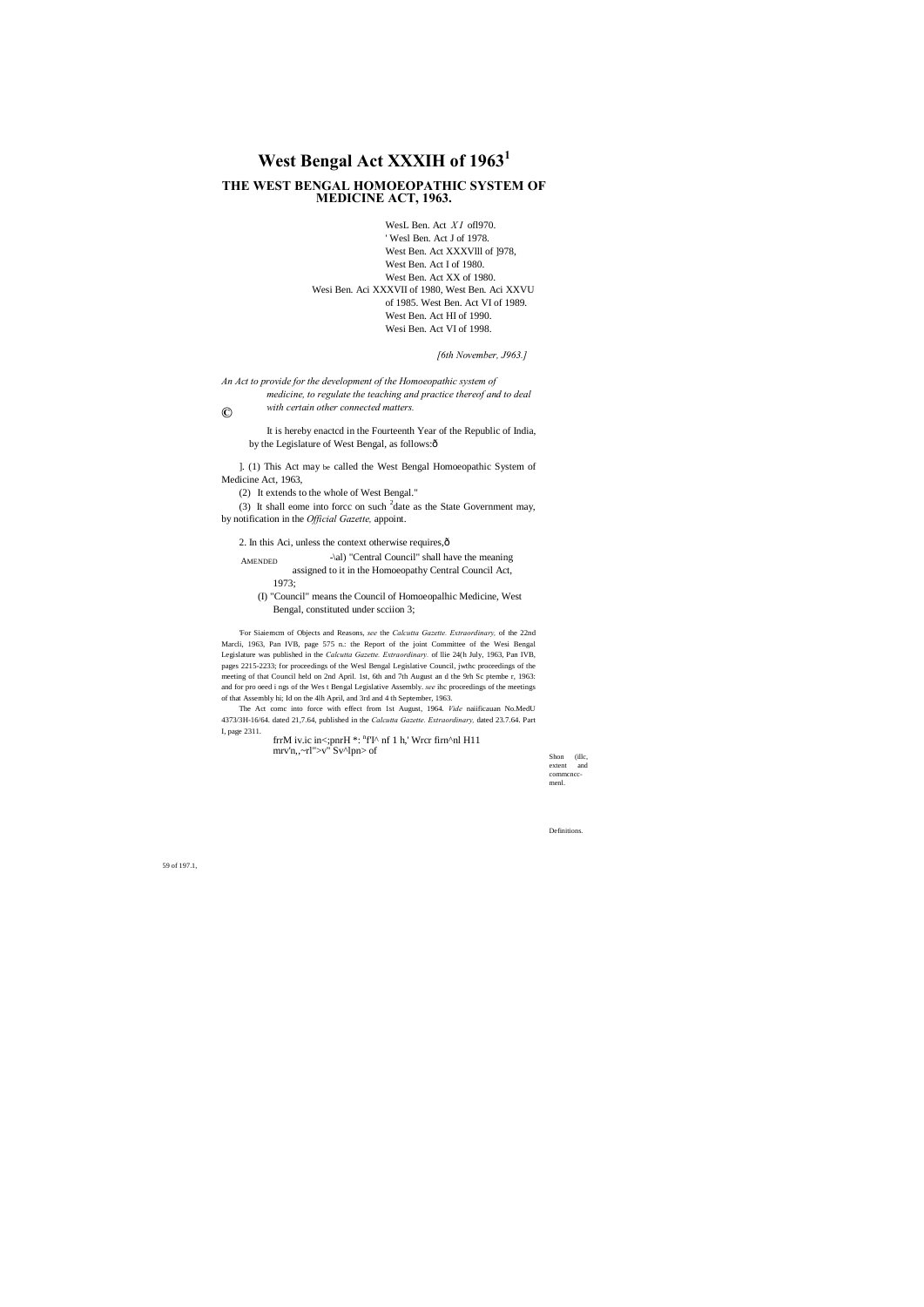- (2) "General Council and Slate Faculty of Homoeopathic Mcdicinc, West Bengal" means the General Council and State Faculty of Homoeopathic Medicine, West Bengal, established by resolution No. 1568Medl., dated 24th June, . 1941 of the Government ofBenga] as subsequently amended;
- (3) "Homoeopathy" means the system of medicine founded by Dr. Hahnemann and includes the Biochcmic system of medicine founded by Dr. Schussler and the expression "Homoeopathic" shall be construed accordingly;
- (4) "member" means a member of the Council;
- (5) "prescribed" means prescribed by rules;
- (6) "President" means the President of the Council;
- (7) "Register" means the Registerof Homoeopathic practitioners maintained under this Act;
- (8) "registered Homoeopathic practitioner" means a Homoeopathic practitioner registered under the provisions of this Act;
- (9) "Registrar" means the Registrar of (he Council;
- (10) "regulations" means regulations made by the Council under this Act;
- (11) "rules" means the rules made by the Slate Government under this Act;
- (12) "teacher" means any person appointed by a Homoeopathic institution affiliated to, or recognised by, the Council '[or a University or any other body constituted by the Slate Government under any law for the purpose of developing Homoeopathic system of medicine] to hold a teaching post;
- -(12a) "University" means any University in India established by law and having the Faculty of Homoeopathy and includes a University in India established by law in which instructions, teaching, training or research in Homoeopathy System of Medicine is provided;
	- (13) "Vicc-President" means the Vice-President of the Council,
- Conslilulion of [he Council of Homoeopathic Medicine, Wesi Bengal.

#### **[West Ben. Act**

#### *(Section 3.) ■*

3. As soon as may be after the commencement of this Act, the State Government shall, by notification in the *Official Gaze tie,* establish a body corporate with perpetual succession and a common seal named the Council of Homoeopathic Mcdicinc, West Bengal. The Council shall be entitled to

acquire and hold movable and immovable property, to transfer such properly, to contract and to do all things necessary for the purposes of this Act and shall by its name sue and be sued.

'The words within ihc square brack els wen: inscncd by s 2(b) of the West Bengal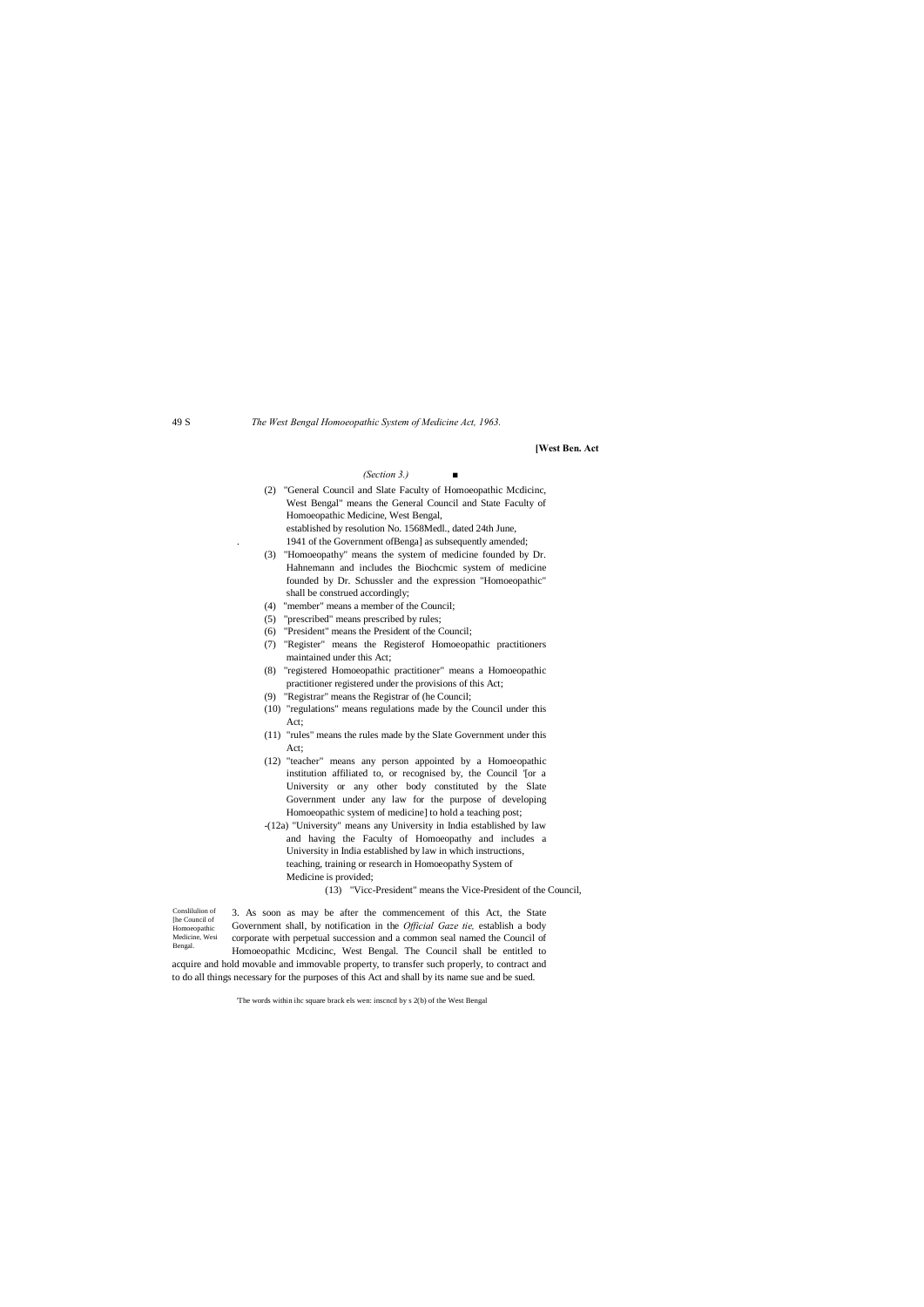### XXXIII of 1963.]

### *(Sections 4, 5.)*

| $\ast$<br>4. Upon the conslilulion of the Councilô                                                                                                                                                                                                                                                                                                                                                                                                                                                                 | Transitional   |
|--------------------------------------------------------------------------------------------------------------------------------------------------------------------------------------------------------------------------------------------------------------------------------------------------------------------------------------------------------------------------------------------------------------------------------------------------------------------------------------------------------------------|----------------|
| (!) ihe General Council and Stale Faculty of Homoeopathic Medicine,<br>West Bengal shall ccase to exist and ihe assets and liabilities<br>thereof shall stand transferred to the Council;<br>(2) any order passed, any appointment made, anything whatsoever<br>begun or done by the General Council and State Faculty of<br>Homoepathic Medicine, West Bengal, shall, so far as it. is not<br>inconsistent with the provisions of this Act, be deemed lo have<br>been passed, made, begun or done by ihe Council. | provisions.    |
| 5. $(1)$ The Council shall consist of the following members: $\hat{o}$                                                                                                                                                                                                                                                                                                                                                                                                                                             | Composition of |
|                                                                                                                                                                                                                                                                                                                                                                                                                                                                                                                    | the Council.   |
| (a) a President nominated by the Stale Government:                                                                                                                                                                                                                                                                                                                                                                                                                                                                 |                |
| Provided that on ihe expiry of the first two terms of office of the                                                                                                                                                                                                                                                                                                                                                                                                                                                |                |
| President as specified in sub-section (1) of section 13, the State                                                                                                                                                                                                                                                                                                                                                                                                                                                 |                |
| Government shall nominate a President from among ihree                                                                                                                                                                                                                                                                                                                                                                                                                                                             |                |
| persons recommended by the Council in such manner as may be<br>prescribed;                                                                                                                                                                                                                                                                                                                                                                                                                                         |                |
| (b) five members, nominaied by the Slate Government, of whom                                                                                                                                                                                                                                                                                                                                                                                                                                                       |                |
| three shall be registered Homoeopathic practitioners;                                                                                                                                                                                                                                                                                                                                                                                                                                                              |                |
| (c) one member elected by the members, other lhan ex officio                                                                                                                                                                                                                                                                                                                                                                                                                                                       |                |
| members, of the Senate of the University of Calcutta from                                                                                                                                                                                                                                                                                                                                                                                                                                                          |                |
| amongst themselves;                                                                                                                                                                                                                                                                                                                                                                                                                                                                                                |                |
| (d) the Head of ihe Homeopathic Research Institute, ex officio, when                                                                                                                                                                                                                                                                                                                                                                                                                                               |                |
| such an Institute is established:                                                                                                                                                                                                                                                                                                                                                                                                                                                                                  |                |
| Provided that until such an Institute is established, any other                                                                                                                                                                                                                                                                                                                                                                                                                                                    |                |
| person may be nominated by ihe Slale Government;                                                                                                                                                                                                                                                                                                                                                                                                                                                                   |                |
| (e) the Principal of a Homoeopathic College, affiliated to ihe                                                                                                                                                                                                                                                                                                                                                                                                                                                     |                |
| Council, nominated by Ihe Slate Government,                                                                                                                                                                                                                                                                                                                                                                                                                                                                        |                |
| (f) one member elected by the members of ihe Wesi Bengal                                                                                                                                                                                                                                                                                                                                                                                                                                                           |                |
| Legislative Assembly from amongst themselves, if he is not                                                                                                                                                                                                                                                                                                                                                                                                                                                         |                |
| already a member of the Council;                                                                                                                                                                                                                                                                                                                                                                                                                                                                                   |                |
| (g) one member elccicd by the tcachers of Homoeopathic Colleges,                                                                                                                                                                                                                                                                                                                                                                                                                                                   |                |
| affiliated 10 the Council, from amongst themselves;                                                                                                                                                                                                                                                                                                                                                                                                                                                                |                |
| (h) cighi members, who are citizens of India, elected by the                                                                                                                                                                                                                                                                                                                                                                                                                                                       |                |
| registered Homoeopathic practitioners from amongst themselves                                                                                                                                                                                                                                                                                                                                                                                                                                                      |                |
| from such constituencies and in such manner as may be                                                                                                                                                                                                                                                                                                                                                                                                                                                              |                |
| prescribed, of whom at least four shall be the practitioners whose                                                                                                                                                                                                                                                                                                                                                                                                                                                 |                |

names are entered in Part A of ihe Register.

'Siih-wriinn 111 wns substituted for the orieinnl sub-section bv s. 2 of the West Bengal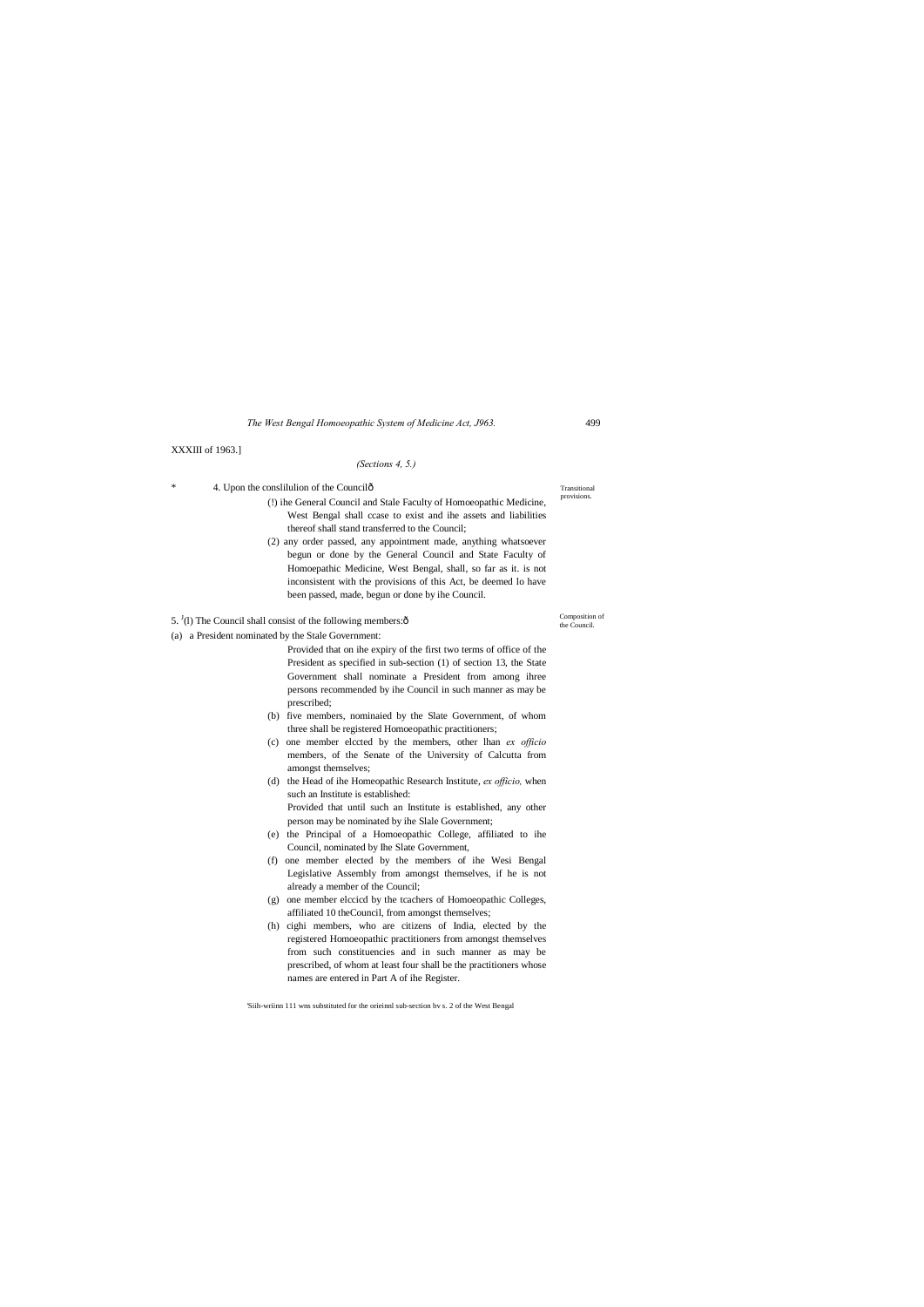Publication of names of members

Cess alien of me m be re hip.

9, A person shall cease to be a member of the Councilô

Power of Suic Government lo nominate member\* in CL'<sub>ttnin</sub> circumstances.

Disqualification for nominal ion rcloclion.

*The iVejf Bengal Homoeopathic System of Medicine Act, 1963.*

### **[West Beri. Act**

#### *(Sections 6-9.)*

(2) Nowithstanding anything contained in the foregoing sub-secLion or elsewhere in this Aci, on [he first constitution of the Council all the members of the Council shall be nominated by the Stale Government and the State Government shall also nominate one of (he members to be the Vice-President.

6. If the nominating authority referred lo in clause (c) of sub-section (l)of section 5, or the electoral body referred to in clause (f) of the said subsection fails by the prescribed date lo nominate or elect the requisite number of member or members which such authority or body is entitled to nominate or elect, ihe Slate Government shall fill up the office of such member or members by nomination of a person or persons qualified to be nominated or elected by such authority or body. Any person so nominated by the Slate Government shall be deemed lo have been duly nominated or elected a member by such authority or body.

7. A person shall be disqualified for being nominated or elected a member of the Council, if—

- (1) he has been convicted of any offence involving moral turpitude;
- (2) he is an undischarged insolvent;
- (3) he has been adjudged by a competent coun to be of unsound mind;
- (4) he is an employee of the Council;
- (5) he has directly or indirectly any share or interest in any '

contract with, by or on behalf of the Council;

- (6) he has been dismissed from the service of the Central Government or a Slate Government or a local authority on a charge of gross misconduct or an offence involving mora] turpitude;
- (7) he is a person under the age of 25.

8. The name of every member nominated or elected under section 5 or section 6 shall be published by the State Government in the *Official Gazette.*

> (1) if, without obtaining the permission of the Council, he is absent from three consecutive meetings of the Council; or

- (2) if having been nominated or clected as a registered Homoepathic practitioner he ceases to be such a registered practitioner; or
- (3) if he becomes subject to any of the disqualifications referred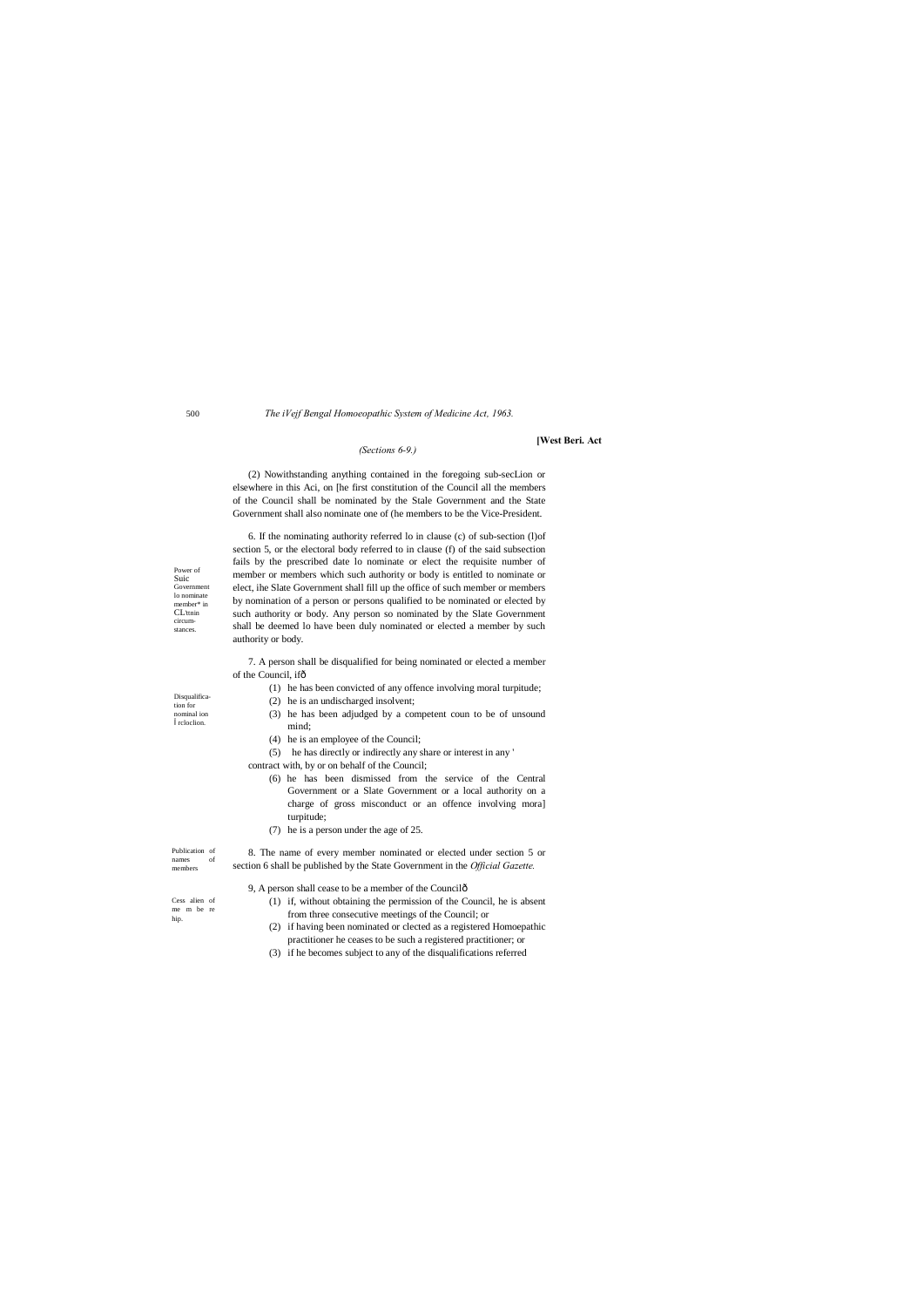Resignation. 12. The President, the Vice-President or a member may resign his office by writing under his hand addressed to the Stale Government, of which he shall send a copy to the Council.

The Preside nr.

*The West Bengal Homoeopathic System of Medicine Act, J963.* 501

### XXXIII of 1963.]

#### *(Sections 10-14.)*

' 10. (1) ir any member dies or resigns his office or ceases to be a Filling of casual member for any oiher reason die vacancy shall be filled up within six vacancies, months by a fresh nomination or election under section 5 or section 6, as the case may be, and the member so nominated orclecled shall hold office for the unexpired period of the term of

Term of<br>office of office of members. 11. (1) Subject ta the provisions of section 10, the term of office of the members nominated or elected under scction 5 or section 6 shall be for four years commencing from the date of the first meeting of (he Council after its first constitution or any subsequent periodical reconstitulion, as the case may be.

officc of the member whose placc he fills. (2) If any member referred to in clauses (b), (c), (d), (e) or (f) of subsection (1) of scciion 5 is nominated President under the proviso the clause (a) of that sub-section, there shall be a vacancy in that membership which shall be filled up under sub-section (1).

14. (1) The members of the Council shall, at the first meeting after every periodical TTie Vice-President. reconstitulion, elect a Vice-Prcsidcnt from among

(2) The term of four years referred to in sub-section (I) shall be held to include any period which may elapse between the expiry of the said period of four years and the date of the first meeting of the Council following its reconslitution a( which a quorum is present. '

13. (1) The President shall hold officc for the period mentioned in scction 11 or until his successor is nominated, whichever is longer.

(2) If the President dies or resigns his officc or ceases to hold office, the State Government shall nominate another person as President and such President shall hold officc for the unexpired portion of the term of officc of the previous President in whose place he is nominated.

(3) In the event of the occurrence of any vacancy in the office oF Ihe President under sub-section (2), the Vice-President shall discharge the funclittn.s of the President unlil a new President is nominated.

(4) When the President is unable to discharge his functions o\Ving to absence, illness or any. other cause, the Vice-President shall discharge his functions until the date on which the President resumes his duties.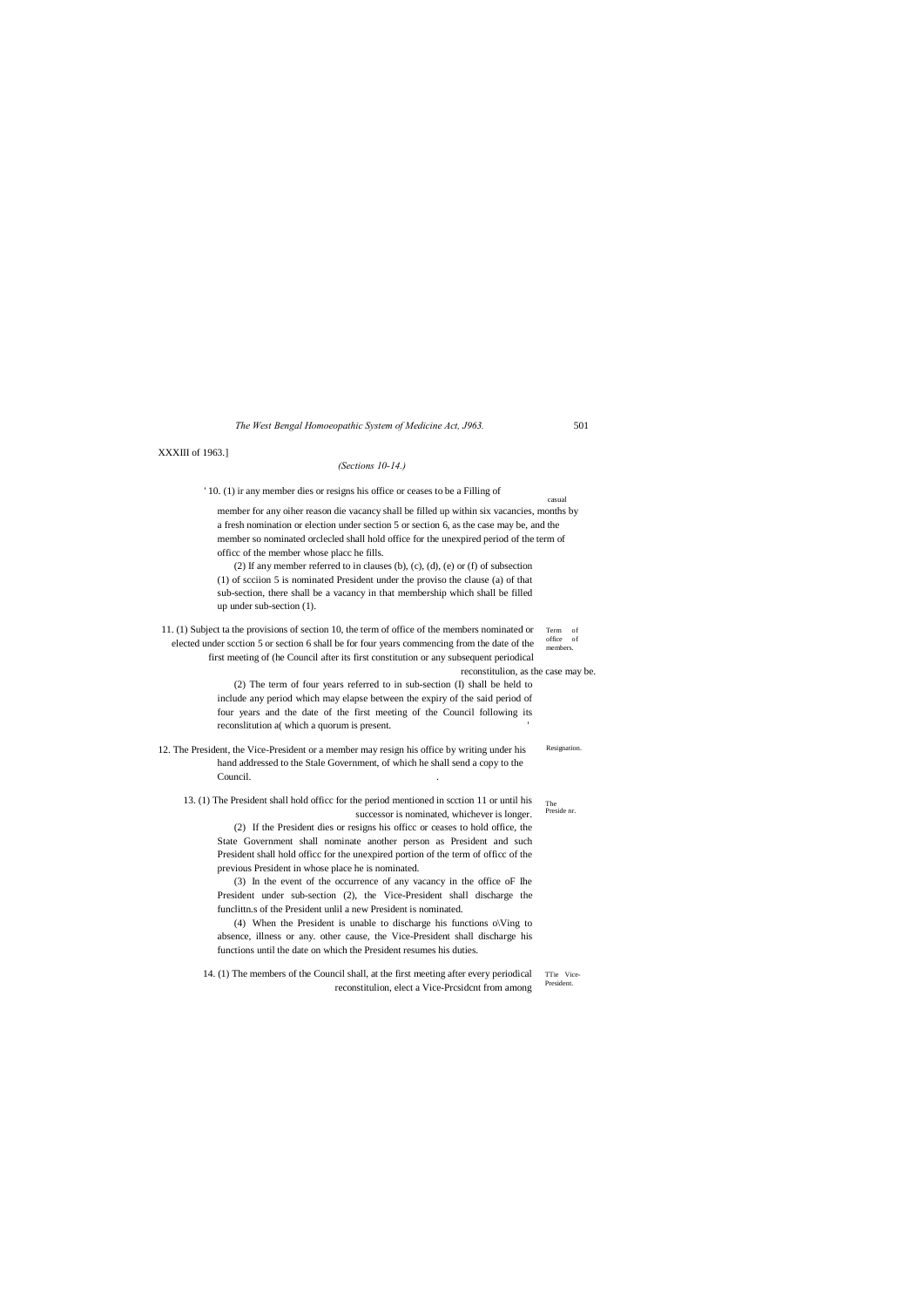j.Lxi<mark>^ j^Lki.^^vv</mark> `Y'∆<sub>VV</sub>^S'^VVSSS'-'<sup>A</sup>^^'^'-'-'-'-'-'-<sup>l</sup>"\_'" -<sup>v</sup> <u>"' WII - </u>

502 *The West Bengal Homoeopathic System of Medicine Act, J963.*

 $\acute{E}$  - (2) The Vice-PresidcM shall hold office for the period mentioned in section 11:

#### **[West Ben. Act**

### *(Sec! ions 15, 15A.)*

Provided that a Vice-President, shall ceasc to hold office if he ceases to be a member of the Council.

(3) If the Vice-President dies or resigns his office or ceases to hold office, the members of ihe Council shall elect, from among themselves, another Vicc- President in such manner as may be prescribed and such Vice-President shall hold office for the unexpired portion of the term of office of the previous Vice-President whose office he fills.

Execuiive i5. (i) The members  $_0$ f [he Council shall constitute from among

' themselves, an Executive Committee to perform such functions, discharge such duties and exercise such powers as may be delegated to it by the Council.

(2) The Executive Committee shall consist of Ihe President and the Vicc-President, *ex-officio,* and five other membersclected by ihe members or the Council in the prescribed manner from among themselves.

(3) The President and the Vice-President of the Council shall be the President and Vice-President, respectively, of the Executive Committee.

'Seciion L5A was inserted by s. 2 of the West Bengal Homoeopathic System of Medicine (Amendment) Act,  $19*$ )8 (West Ben. Act 1 of  $197SV$ 

3uh-section (I) was substituted for the original sub-secacn by s. 3 of Ihe Wesi Bengal c.  $\begin{array}{c} \n\therefore \quad \text{if} \quad x \cdot y = -x \cdot y \cdot y = -x \cdot y \cdot y = -x \cdot y \cdot y = -x \cdot y = -x \cdot y = -x \cdot y = -x \cdot y = -x \cdot y = -x \cdot y = -x \cdot y = -x \cdot y = -x \cdot y = -x \cdot y = -x \cdot y = -x \cdot y = -x \cdot y$ c.  $\frac{1}{2}$   $\frac{1}{2}$   $\frac{1}{2}$   $\frac{1}{2}$   $\frac{1}{2}$   $\frac{1}{2}$   $\frac{1}{2}$   $\frac{1}{2}$   $\frac{1}{2}$   $\frac{1}{2}$   $\frac{1}{2}$   $\frac{1}{2}$   $\frac{1}{2}$   $\frac{1}{2}$   $\frac{1}{2}$   $\frac{1}{2}$   $\frac{1}{2}$   $\frac{1}{2}$   $\frac{1}{2}$   $\frac{1}{2}$   $\frac{1}{2}$   $\frac{1}{2}$ 

(4) The term o Fa ffice of an elec led mem ber of the E xec u ti ve Co m m i I tee shall be two years from the dale of his election, but, subject to his being a member of the Council, he shall be eligible forre-elecLion to the Executive Committee,

(5) No business shall be transacted at any meeting of the Executive Committee unless a quorum of three members be present.

(6) The Council may also, subject lo the approval of ihe Slate Government from lime to time appoint one or more Committees consisting of members of the Council or outsiders or both, on such terms as may be approved by the State Government, for the purpose of advising it on such matters as it deems necessary and may appoint a Chairman for any such Committee who shall convenc and preside over the meetings of ihe Committee.

Ad-hoc 'ISA. -(1) Notwithstanding anything contained elsewhere in this

Committee.

Actô

(a) if, at any lime, iL appears to ihe Slate Government that the nomination or election to the Council has not taken place in accordancc with Che provisions of this Act or a period of more than four years from ihe date of the first meeting of ihe Council has elapsed, or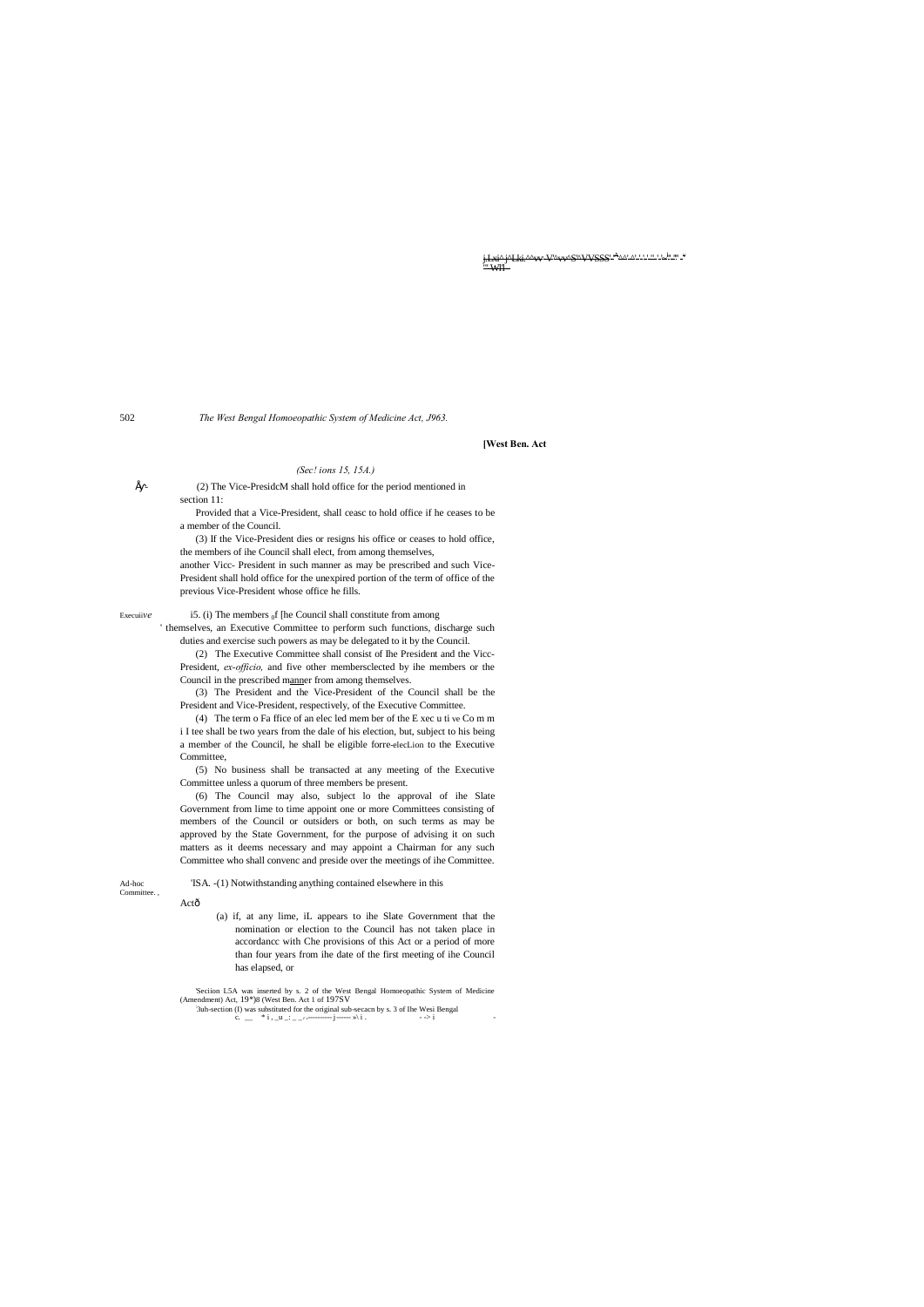#### XXXDI of 1963.)

#### *(Section 15A.)*

(b) if Lhe results of ihe election to ihe Council held in accordance with ihe provisions of this Act or the rules made thereunder have noi been, or could not be, published for any reason whatsovcrfor a period of more lhan one year from the dale of such e lee lion.

the State Government may, by order published in the *Official Gazette,*

appoint an Ad-hoe Committee consisting of not more lhan seven members including a President and a Vice-President.

(2) Upon such appointment af the Ad-hoc Committee, lhe Council shall be deemed (o have been dissolved, and all lhe members of ihe Council shall be deemed to have vacated iheir offices, wiih effect from the date of lhe order.

(3) If any vacancy occurs in ihe Ad-hoc Committee by reason of death, resignation or removal of a member, or otherwise, the State Government shall appoint another person to fill up the vacancy. The person so appointed shall hold office for the unexpired period of the term of office of lhe member whose place he fills:

(9) Wilhin a period of six months of such appointment of the Ad-hoc Committee, the members of ihe Council to be elected under clause (f) of sub-section (1) of section 5 in accordance with the provisions of this Act and the rules made thereunder shall be elected, and lhe members lo be nominated under clauses (b), (c) and (e) of the said sub-section shall be nominated will the same period and lhe members so elected and nominated  $\mu$  hav/\* performant performant performant performant performant performant performant performant performance o plprfpH anH nftmmarpH

Provided that no aci or proccdings of the Ad-hoc Committee shall be called in question or become invalid merely by reason of any vacancy or vacancies in the Ad-hoc Committee.

(4) The Slate Government may at any lime, by notification in the *Official Gazette,* remove any member of the Ad-hoc Committee on the ground of incapacity or misbehaviour, or for any other good or sufficient reason.

(5) The President shall preside over all meclings of the Ad-hoc Committee, In the absence of the President, the Vice-President shall preside over a meeting. In the absence of both the President and the Vice-President, the members present in the meeting shall elect one of such members to preside over that meeting.

(6) The quorum for a meeting of the Ad-hoc Committee shall be four:

Provided that no quorum shall be necessary for an adjourned meeting.

(7) The Ad-hoc Committee shall exercise all powers and perform all duties of the Council.

(8) The Ad-hoc Committee shall be deemed to be the Council also for the purposes of section 40 and section 46 of this Act.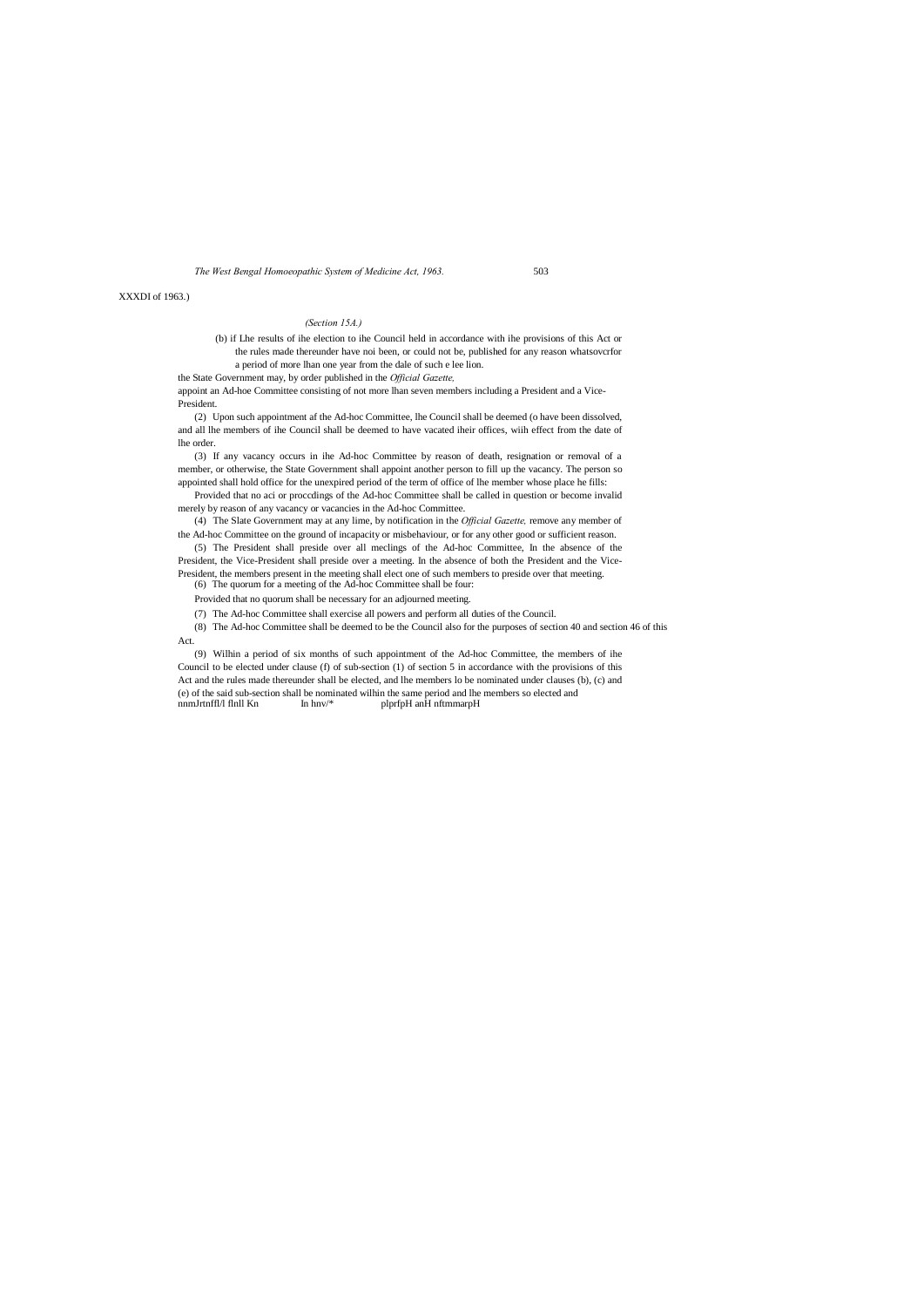(10) The State Government may, if it considers necessary so to do, by '" order extend the period of six months referred to in sub-section  $(9)^1$  [for a

furlher period of  $2$ (five years)], not exceeding three months at a time.

#### **[West Ben. Act**

#### *(Sections 16-18.)*

**504** *The West Bengal Homoeopathic System of Medicine Act, J963.* pon the 504 reconsiit

#### (11) U

u lion of the Council in the manner provided, the Ad-hoc Committee shall cease to exist and the Council shall function in accordance with the provisions of this Act.

Meetings. 16. (1) The Council shall hold its meetings at such intervals and at such places as may be provided for by regulations.

(2) No business shall be transacted at any meeting of the Council unless a quorum of seven members be present.

|                         |                             | 17, The Council shall pay to its President, Vice-President and members and other persons appointed by it to any Committee referred to in                                              |
|-------------------------|-----------------------------|---------------------------------------------------------------------------------------------------------------------------------------------------------------------------------------|
| subsection<br>of<br>(6) |                             | section 15, such fees for attending at meetings of the Council, of the Executive Committee or of such                                                                                 |
| Committee<br>and        | such Expenses<br>10 be paid | travelling expenses for journeys undertaken in the performance of duties as may be prescribed                                                                                         |
| 18. The Council shall   | (O<br>members               | have the following powers, namely; ô                                                                                                                                                  |
|                         | and other<br>persons.       | $^{5}(1)$ with the prior approval of the State Government to establish institutions<br>teaching the Homoeopathic system of medicine including DHMS course or any other diploma course |

(3) Save as provided in clause (b) of sub-section (2) of section 24, all questions arising at.any meeting shall be decided by votes of the majority of the members present and voting and in case of an equality of votes by the casti ng vote of the President or, in his absence, o f the member presiding at the meeting.

Pow ers of ihe Council. Homoeopathic System of Medicine {Second Amendment) Acl, 1973 (West Ben. Act XXXVIII of 1978). Thereafter, the words "for a rest of further period of two years" were substituted for the words "for a further period of eighteen months" by s. 2 of the West Bengal Homoeopathic System of Medicine (Amendment) Act, 1980 (West Ben. Act I of 1980), Then, (he words "for a further period of two years nnd six months" were substituted for the words "for a further period or two years" by s. 2 of the West Bengal Homoeopathic

'The ivonts "for a further period of eighteen months" were first substituted for the words 'Tor a further period of sis months" hy s. 2 of the West Bengal

System of Medi cine (Third Amendment) Act, 1980 (West Ben, Act XXXVII of 1980). Thc words Three years and six months" were substituted for lhe words "two years and six, months" by s. 3 or the West Bengal Homoeopathic System of Medicine (Amendment) Acl, 1989 (West Ben. Act VI of.l9S9). Thereafter, the words "four years" wen: substituted (critic v/anJs "(hree years and six months" by s. 2 of (he Wcsi Bengal Homoeopalhi c Sysie m of Medici no (Amendment) Acl, 1990 (Wes 1B e n. Act III ofl 990). Final ly, the words within the first brackets were substituted for the words "four years" by s. 2 of the West Bengal Homoeopathic System of Medicine (Amendment) Act, 1998 (West Ben. Acl VI nf 1996).

'Clause (1) was substituted for the original clause by s, 4(a) of the West Bengal Homoeopathic System of Medicine (Amendment) Acl, 1985 (West Ben. Act XXVIt of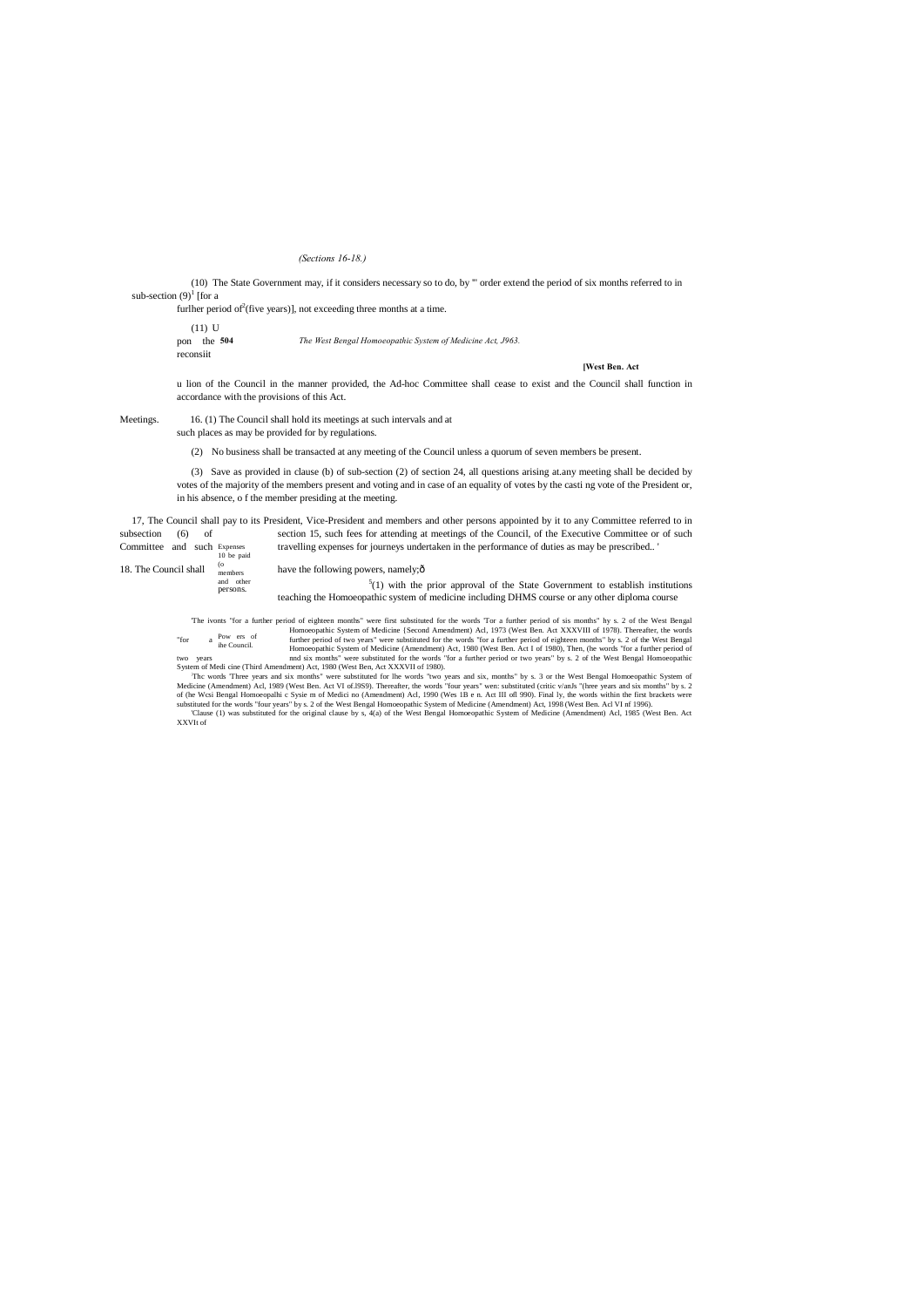XXXUI of 1963.]

### *(Section 18.)*

recognised by the Central Council or by the State Government and to grant orrcfuse affiliation to suchinstitution or to withdraw, after giving the institution an opportunity to show cause against the action proposed to be taken, such affiliation or lo grant permission to conduci class in any course, recognised by the State Government:

Provided lhal from such academic session as ihe Slate Government may, by notification in the *Official Gazette,*

appoint, no institution or college teaching the Homoeopathic system of medicine shall admit students who have not passed the Intermediate Examination in Science or equivalent examination with Physics, Chemistry and Biology as their subjects, in any diploma course;

>

- (2) to cal! on the authority of an institution affiliated to the Council, or of an institution applying for affiliation, lo furnish wiihin such period as may be specified, such reports, returns or other information as the Council may require lo judge the efficiency of the institution;
- (3) lo hold examinations for persons who shall have pursued a course of study '[recognised by the Central Council or the Slate Government] in institutions affiliated Lo ihe Council, .and to confer degrees, diplomas and certificates on them on having passed the necessary examinations;
- (5) to provide for instruction or for refresher courses in such branches of medical science -'[as are recognised by the Central Council or ihe State Government];
- (6) to appoint examiners and to fix their remuneration and lo publish the results of the examinations held by it;
- . (7) to grant scholarships, prizes and medals lo students of institutions affiliated to the Council who are meritorious, or stipends to students who arc poor and deserving; and with the sanction of the State Government, lo grani lo students scholarships for research or special study in any inscilucion- ihat Che Council may think fit, whether in India or abroad and lo endow chairs of Homoeopathic system of mcdicinc in institutions affiliated to the Council; j \* \* \* \* \* \* \* \* \* \* .

i

Clausc 4 was omillcd by 5. J(c), *ibid.* 'The words within the square brackets were substituted for ihe words "as would be useful lo persons studying Ihe Homoeopathic system of medicine" by s. 4(d). *ibid.* S **<sup>w</sup>** .**t s** rvmiir^il hv \* rtfrl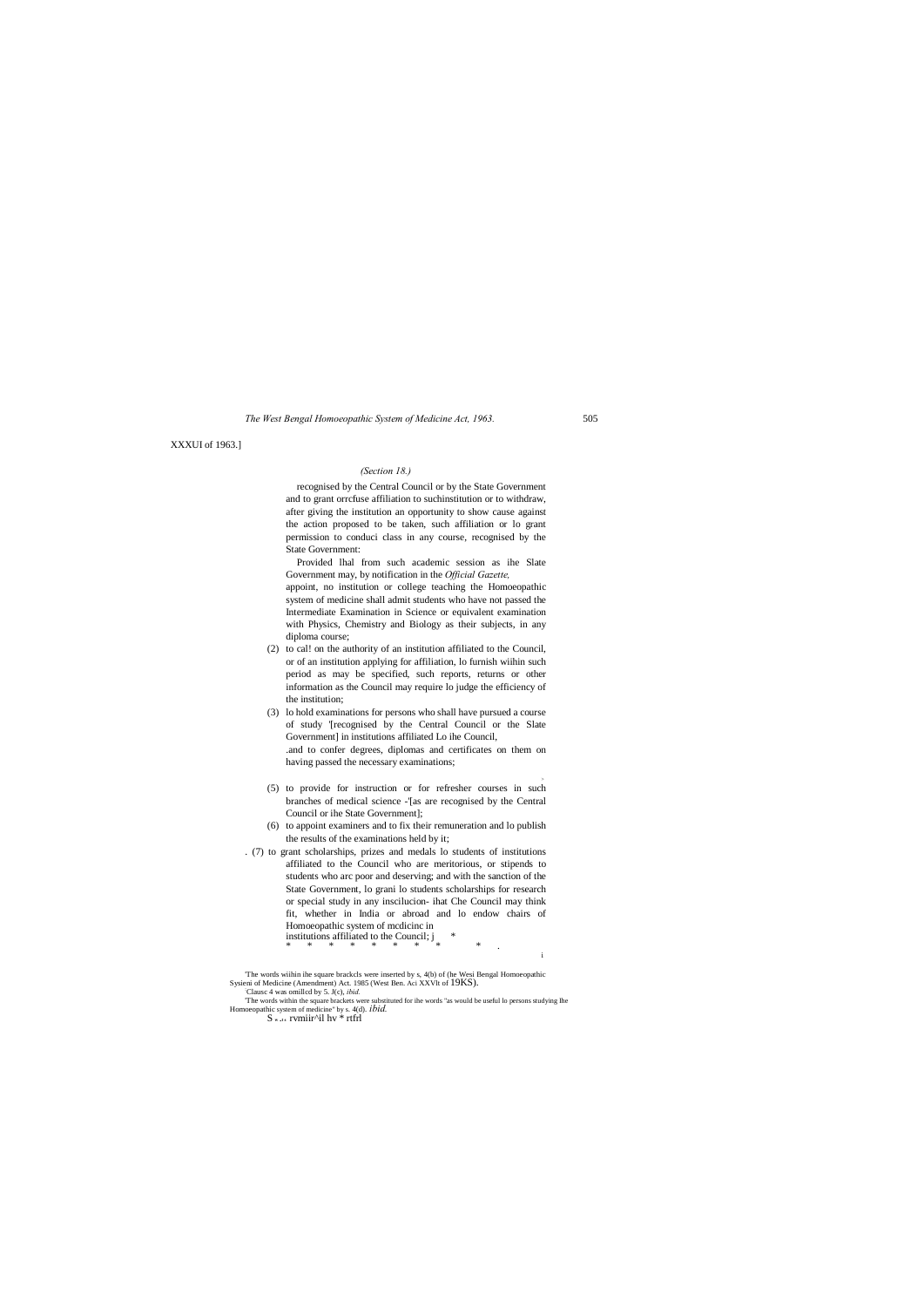#### **[West Ben. Act**

#### *(Section 19.)*

## (9) to collect prescribed Tees or charges for admission to the ' ex ami nations held by the Council and Tor '[certificates or

diplomas] granted or conferred by it;

- (10) to exercise general supervision over the residential and disciplinary arrangements made by the institutions affiliated to iheCouncil and arrangements for promoting the health and general welfare of the students of such institutions;
- (11) lorccommcndtotheSlaceGovemmentthesanclionofagrani loan affiliated institution teaching the Homoeopathic system of medicine or the withdrawal or suspension, after giving the institution concerned an opportunity ofshowingcauseagainst the action proposed, of any such grant;
- (12) to appoint such number of inspectors for the inspection of institutions teaching the Homoeopathic system of medicine as the Council may deem fit on such terms as the Council may, with the previous sanction of the State Government, determine;
- (13) to receive grants, donations, gifts and "endowments;
- (14) to incur such expenditure, to adopt such measures and to do such acts as may be necessary for the furtherance of the objccts mentioned in this section;
- (15) to advise the State Government in the matter of research in Homoeopathic system of medicine;
- ([6) to perform such other functions as the Stale Government may director, on the re commendation of the Council, approve for carrying out the provisions of this Act.

nnJsiaff 19- ([) The Council shall, with the previous approval of the State Government, appoint a Registrar. The Registrar shall receive such salary and allowances as may be prescribed. The Council may from time to time grant him leave and may appoint a person to act in his place. Any person duly appointed to acl as Registrar shall be deemed to be the Registrar for all purposes of this Act.

> (2) The Council may, by order, suspend, punish, remove or dismiss the Registrar from officer

Provided that any such order of the Council shalt be subject to appeal to the State Government.

'The words wilhin ihe square brackcL! were substituted for the words "certificates, diplomas or

degrees" by s. 4(f) of ihe Wcsi BengaJ Homoeopathic System of Medicine **I A \_ \_ \_ \_ \_ \_ \_ A - j t n o c n - \_ \* P V V \* M » - f t f t b r A**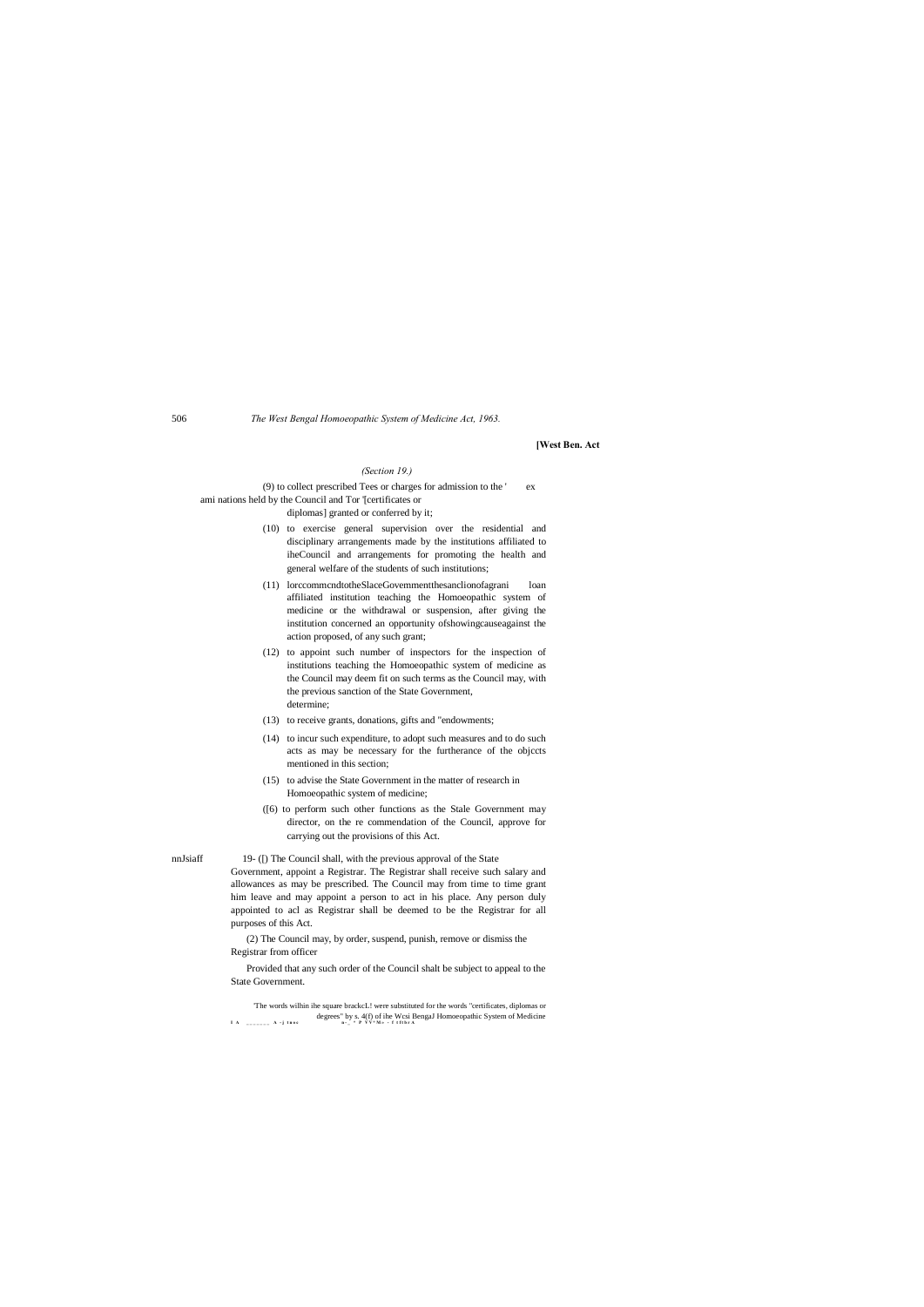*The West Bengal Homoeopathic System of Medicine Act, 1963.*

XXXIII of 1963.]

#### *(Sections 20, 21.)*

(3) The Council may appoint such other officers and servants as it deems necessary: Provided thai the number and designation of such officers and servants and their salaries and allowances shall be subject to the previous approval of the State Government.

(4) The Registrar shall act as the Secretary lo the Council and the Executive Committee.

(5) The Registrar and all officers and servants appointed by the Council shall work under the direct control and supervision of lhe President or, in his absence, of the Vice-President.

(3) The Council shall inform the Central Council without delay of all Regis trillion of practitioners, additions to, and all other amendments in, lhe Register from time to time.

20. (1) The Council shall maintain a Register of Homoeopathic practioners in two Parts, A and B, in such form as may be prescribed.

(2) The Registrar shall from time lo time make necessary entries in the Register in respect of the persons whose names are to be registered, their qualifications and their addresses and may also from time lo lime make such alterations or modifications as may be required in consequence ornny orders passed by lhe Council or otherwise.

'Sub-section (3) was inserted by s. 5 of the West Bengal Homoeopathic System of Medicine (Amendment) Acl, 1985 (West Ben. Acl XXVII of 1985).

21. (1) Every person who possesses any qualification mentioned in paragraphs 1,2 or 3 of the Schedule shall, subject to the provisions of this Acl, and on payment of such fee, as may be prescribed, be entitled to have his name entered in Part A of the Register.

(3) Notwithstanding anything contained in sub-sections (I) and (2), every person, whose name has been registered by the General Council and State Faculty of Homoeopathic Medicine, West Bengal, shall be deemed to have been registered under the provisions of ihis

Act and his name shall be entered in lhe Register. If such person possesses any Persons enlitled qualification mentioned in paragraphs 1,2 or3orthe Schedule his name shall to be registered. beentered in Pari A of the Register \*\*\*\*\*.

""Provided thai the rights and privileges of the Homoeopathic practitioners, whose names had been registered in Pan B of the Register before the coming inio force of the West Bengal Homoeopathic System of Medicine (Amendmeni) Act, 1985 shall not be affected.

Sub-scction (2) and the proviso thereof were a mined by s. 6(a), *ibid.* 'The words ";in any other case, his name shall be entered in Pan B or lhe Register" were nmiitpd hv s 6(bl(il. *ibid.*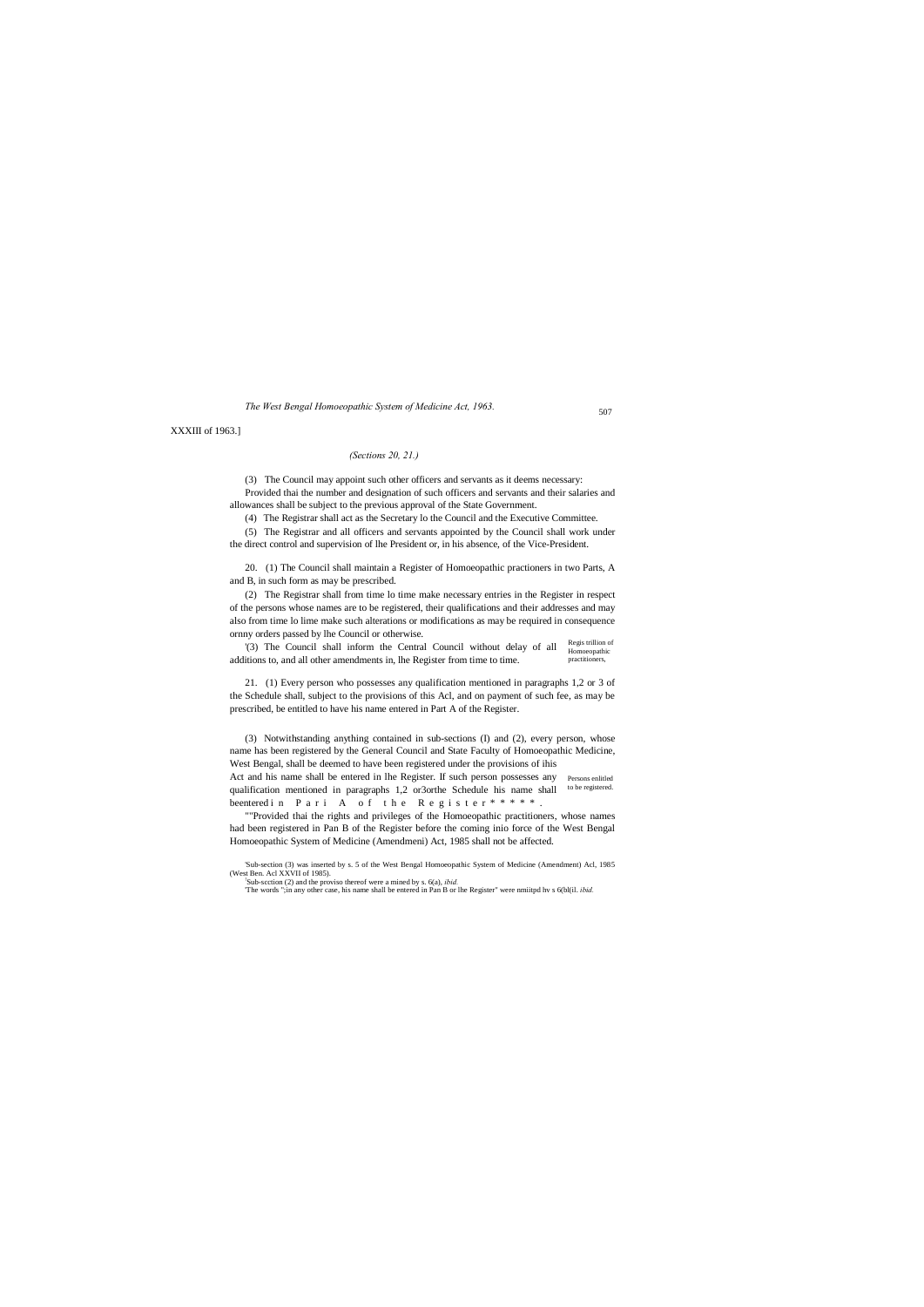**[West Ben. Act**

### *(Sections 22-25.)*

Powcfto 22. The Si ale Government may, by order published in ihe *Official* schedule, *Gazette,* add lo, amend, or alier llie Schedule.

| . 23. |                     | (I) Every person who desires lo have his name entered in ihe Register shall submit lothe |  |
|-------|---------------------|------------------------------------------------------------------------------------------|--|
|       | Ton na<br>fn        | Registrar an application in the prescribed form slating: $\hat{o}$                       |  |
|       | Lion required       | (a) particulars of his qualifications:                                                   |  |
|       | of applicant<br>for | (b) the period for which he has been in practice, and                                    |  |
|       | registration.       | (c) his address which is to be his registered address.                                   |  |
|       |                     | (2)" Every application shall be accompanied by the prescribed fee and such proof as      |  |

may be available or necessary in support of the q ualifications stated in the application.

| Power of ihe<br>Council lo<br>refuse registry | The Council may refuse to permit the registration, or direct ihe removal from the<br>(2)<br>Register, the name of any person-                |
|-----------------------------------------------|----------------------------------------------------------------------------------------------------------------------------------------------|
| lion or lo<br>remove nume<br>from Repslcr in  | fa) who has been convicted of any offence involving moral<br>turpitude; or                                                                   |
| certain cases,                                | (b) who has been found guilty of infamous conduct in his<br>professional capacity by a majority of at least Iwo-lhirds of the members of the |
|                                               | Council after a due enquiry into his conduct at which he has had an opportunity of<br>being heard in person or of being duly represented.    |

24. (I) The Council may, on being satisfied thai a person is qualified for regi strati on under section 21 and has paid the prescribed fee, direct lhat his name be entered in Pan A or Part B of the Register, as the ease may be, and the Registrar shall thereupon make necessary entries in the Register and grant him a certificate of registration.

Retention. <sup>1</sup>25. (1) Every person whose name has been entered in ihe Register before the commencement of the West Bengal Homoeopathic System of Medicine (Second Amendment) Act, 1980 shall, for the retention of his name in ihe Register, pay to ihe Council such reiention fee and within such period as may be prescribed.

(3) Any refusal or removal under sub-scction (2) may be rescinded if ihe conduct on the basis of which refusal or removal was directed is condoned for good and sufficient reasons.

(2) Where the retention fee is not paid within the prescribed period, ihe Registrar shall remove the name of ihe defaulter from the Register:

Provided lhat a name so removed may be restored to the Register on such conditions as may be prescribed.

Section 25 was substituted for ihe original scelion by s. 2 of llie West Bengal<br>ffftr-nnj A m.in Jmnnl) f ,^r I OOfi t\\F.ir\* T> en A M W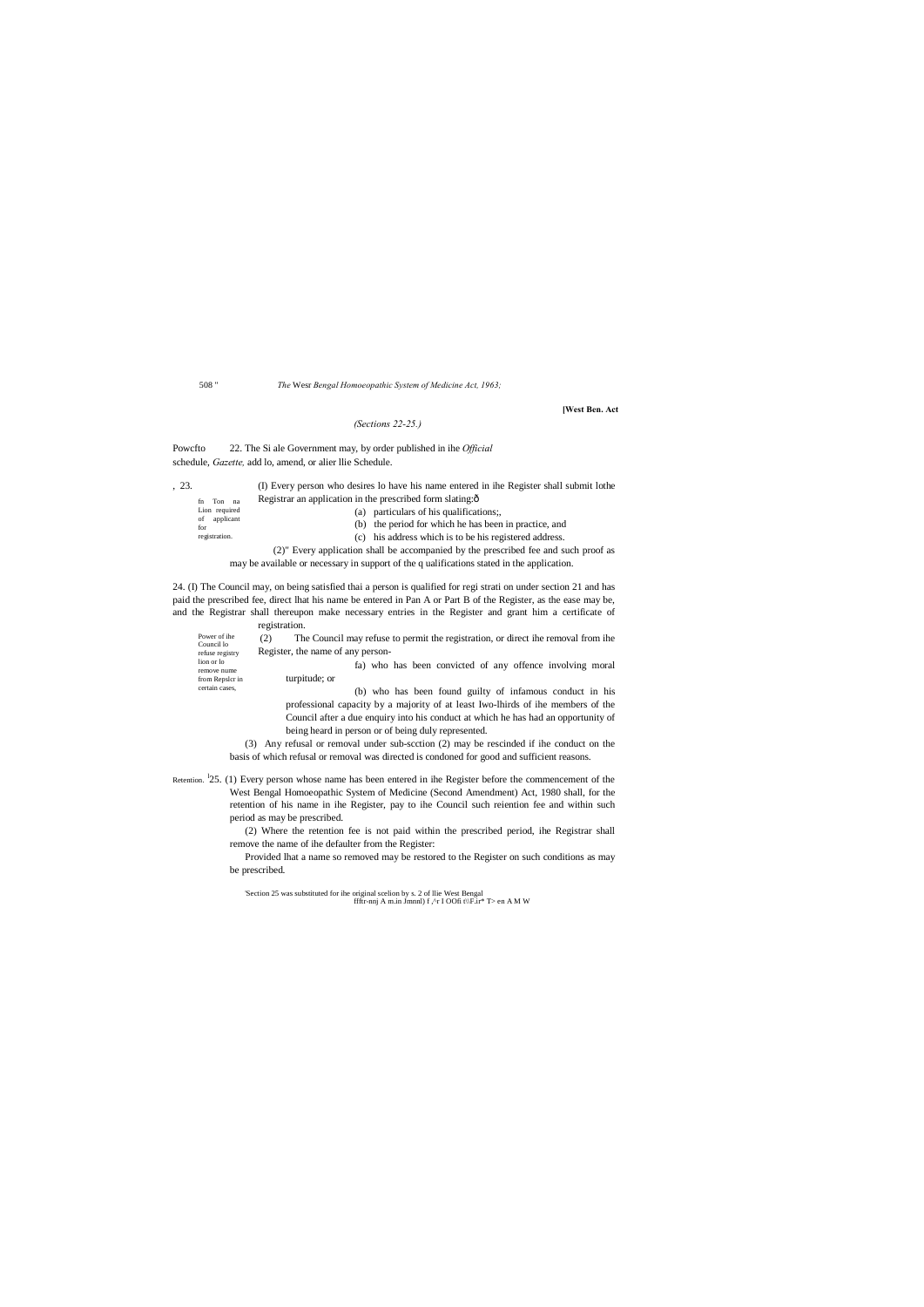Transfer of name from Pan B to Pan A of ihe Register.

additional qualification.

Appeal to ihe Council from decision of the Regislrru\

Cancellation of fraudulent and incoirecl

entries. Appeal **i d**  State Govern men l from decision of the Council. Nolicc of<br>death and and removal of name from **\_ \_ \_ \_ \_ \_ <sup>1</sup>■ L ^ « \_ \_ \_ \_ \_ - -** Reoklrr

*The West Bengal Homoeopathic System of Medicine Act, 1963.*

#### XXXm **of** 1963.]

#### *(Sections 26-31.)*

(3) On payment of lhe retcniion fee, the Registrar shall, in the prescribed manner, endorse the certificate of registration,

26. (1) If any person whose name is entered in Pan B of the Register obtains any qualification mentioned in paragraphs 1.2 or 3 of the Schedule he shall be entitled, on payment of such fee as may be prescribed, lo have his name transferred from Pan B to Pan A of the Register.

Entry of 27. .If any person whose name is entered in the Register obtains any qualification mentioned in the Schedule other than lhe qualification in respect of which he has been registered, he shall, on payment of such fee asmaybeprescribed.btenlitled lohave such qualification entered against his name in theRegister cither in substitu lion for or in addition to any en try previously made and the Registrar shall add lo or amend the entry accordingly,

(2) If any person whose name is entered in Part B of the Register has been a teacher in a Homoeopathic institution affiliated to the Council or a visiting physician in a hospital attached to such an institution from a date prior to the first day of January, 1961, oris, in the opinion of the Council, a Homoeopathic practitioner of special merit or eminence, the Council may, with the approval of the State Government, transfer his name from Part B to Part A of the Register.

name from the Oanir hn p tn/t I nnnn rim T>

28. If any person is dissatisfied with any decision of the Registrar refusing to enter his qualification under section 27 in lhe Register, he may, ai any lime within three months from the date of such decision, appeal to the Council in lhe prescribed manner and the decision of lhe Council shall be final.

29. Any entry in theRegister, which is proved to lhe satisfac lion oHhc Council to have been fraudulently or incorrectly made may be cancelled under an order in writing of the Council.

30. An appeal shall lie lo the Stale Government against any decision or order of lhe Council refusing to enter a person's name in Pan A or Pan B of the Register or lo transfer his name from Part B to Part A of lhe Register or removing his name from the Register, if filed within three months of the date of decision or order and the decision of lhe Stale Government shall be final.

31. The Council may, on receipt of reliable information regarding Ihe death of a person whose name is entered in lhe Register, and on making such enquiry as ii may think fit, direct lhe removal of his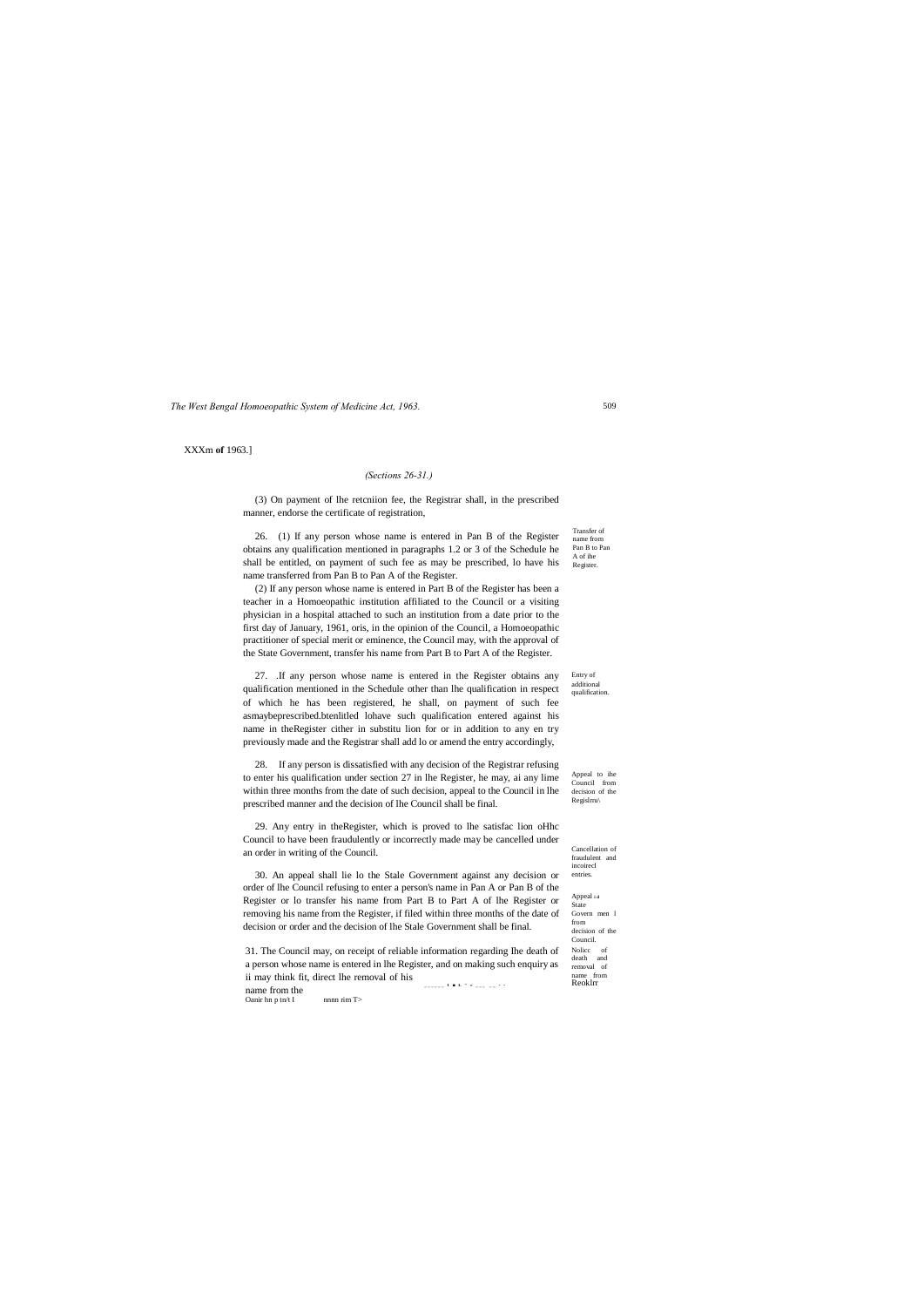### **[West Ben. Act**

### *(Sections 32-34J*

| Penally on                                                                                                                                     | 32.                                                                                                                                                                                                                                                                                                                                                                                                                                                                                                                                                                                                                                                                                                                                                                                                                                                                                                                                                                                                                                          |
|------------------------------------------------------------------------------------------------------------------------------------------------|----------------------------------------------------------------------------------------------------------------------------------------------------------------------------------------------------------------------------------------------------------------------------------------------------------------------------------------------------------------------------------------------------------------------------------------------------------------------------------------------------------------------------------------------------------------------------------------------------------------------------------------------------------------------------------------------------------------------------------------------------------------------------------------------------------------------------------------------------------------------------------------------------------------------------------------------------------------------------------------------------------------------------------------------|
| unregi^eiL                                                                                                                                     | If any person whose name is not entered in ihe Register falsely pretends thai il is so                                                                                                                                                                                                                                                                                                                                                                                                                                                                                                                                                                                                                                                                                                                                                                                                                                                                                                                                                       |
| $V1$ poT\nn                                                                                                                                    | entered or uses in connection with his name, any words or letters representing thai his name is                                                                                                                                                                                                                                                                                                                                                                                                                                                                                                                                                                                                                                                                                                                                                                                                                                                                                                                                              |
| re present                                                                                                                                     | so entered, he shall, whether any person is actually deceived by such represent oiion or not, be                                                                                                                                                                                                                                                                                                                                                                                                                                                                                                                                                                                                                                                                                                                                                                                                                                                                                                                                             |
| iny ilint lie                                                                                                                                  | punishable on conviction by <sup>1</sup> [a Metropolitan Magistrate or a Judicial Magistrate oF the first                                                                                                                                                                                                                                                                                                                                                                                                                                                                                                                                                                                                                                                                                                                                                                                                                                                                                                                                    |
| is                                                                                                                                             | class, as the case may be, with imprisonment which may extend to one year or with fine which                                                                                                                                                                                                                                                                                                                                                                                                                                                                                                                                                                                                                                                                                                                                                                                                                                                                                                                                                 |
| registered.                                                                                                                                    | may extend to two thousand rupees].                                                                                                                                                                                                                                                                                                                                                                                                                                                                                                                                                                                                                                                                                                                                                                                                                                                                                                                                                                                                          |
| 33.                                                                                                                                            | (1) I f any person whose name has been removed from ihe Register under sub-                                                                                                                                                                                                                                                                                                                                                                                                                                                                                                                                                                                                                                                                                                                                                                                                                                                                                                                                                                  |
| Penalty for                                                                                                                                    | section (2) of section 24 or sub-section (2) of section 25, fails,                                                                                                                                                                                                                                                                                                                                                                                                                                                                                                                                                                                                                                                                                                                                                                                                                                                                                                                                                                           |
| failure lo                                                                                                                                     | without su fficient causc, fort' iwith to surrender his certificate of regi stralion,                                                                                                                                                                                                                                                                                                                                                                                                                                                                                                                                                                                                                                                                                                                                                                                                                                                                                                                                                        |
| surrender                                                                                                                                      | he shall be punishable with fine which may extend to $^{2}$ [five hundred rupees],                                                                                                                                                                                                                                                                                                                                                                                                                                                                                                                                                                                                                                                                                                                                                                                                                                                                                                                                                           |
| certificate or                                                                                                                                 | (2) Cognizance of an offence punishable under this section shall not be                                                                                                                                                                                                                                                                                                                                                                                                                                                                                                                                                                                                                                                                                                                                                                                                                                                                                                                                                                      |
| registration.                                                                                                                                  | taken except upon complaint made by an order of the Council.                                                                                                                                                                                                                                                                                                                                                                                                                                                                                                                                                                                                                                                                                                                                                                                                                                                                                                                                                                                 |
| 34.<br>Prohibition<br>$_{\rm O}/'$<br>unauthorised<br>eon fem lent<br>of<br>degrees,<br>elc,.<br>and<br>penalty<br>for<br>sucli<br>conferment. | (1) No person, association or institution other than the Council<br>'[or any University or any other statutory institution duly recognised by the State<br>Government for the purpose] shall confer, grant or issue, or hold himself or itself out as<br>entitled to confer, grant or issue, any degree,<br>diploma, licence, certificate or onyotherdocumeni stating orimplying that the<br>holder, grantee or recipient thereof is qualified to practise the Homoeopathic<br>system of medicine.<br>(2) Any contravention of the provisions of sub-section (1) shall be<br>punishable with imprisonment which may extend to ""[two years] or with fine<br>which may extend to '[two thousand rupees], or with both; and if an association<br>or institution is guilty of such contra ven I ion, every member thereof who<br>knowingly or wilfully authorises or permits the coniraveniion,<br>shall be punishable with imprisonment which may extend (o one year or with fine which may extend to -[two<br>thousand rupees], or with both. |
|                                                                                                                                                | The words within ihe square bracks is were subsliluted for ihe words beginning wilti "a<br>Presidency Magistrate" and ending with ihe words "to five hundred rupees" by s. 7 of the Wesi<br>Bengal Homoeopathic System of Medicine (Amendment) Act. 1935 (West Ben. Act XXVII or 1985).<br>The words within the square bracists were substituted for ihe words "fifty rupees" by<br>s. 8. <i>ibid.</i>                                                                                                                                                                                                                                                                                                                                                                                                                                                                                                                                                                                                                                       |

The words wilhin the square brackets were substituted for the words "one year" by s.  $y(b)(i)$ . *ibid.*

'The words wilhin the square brackets wen; inserted by s. 9(a), *ibid.*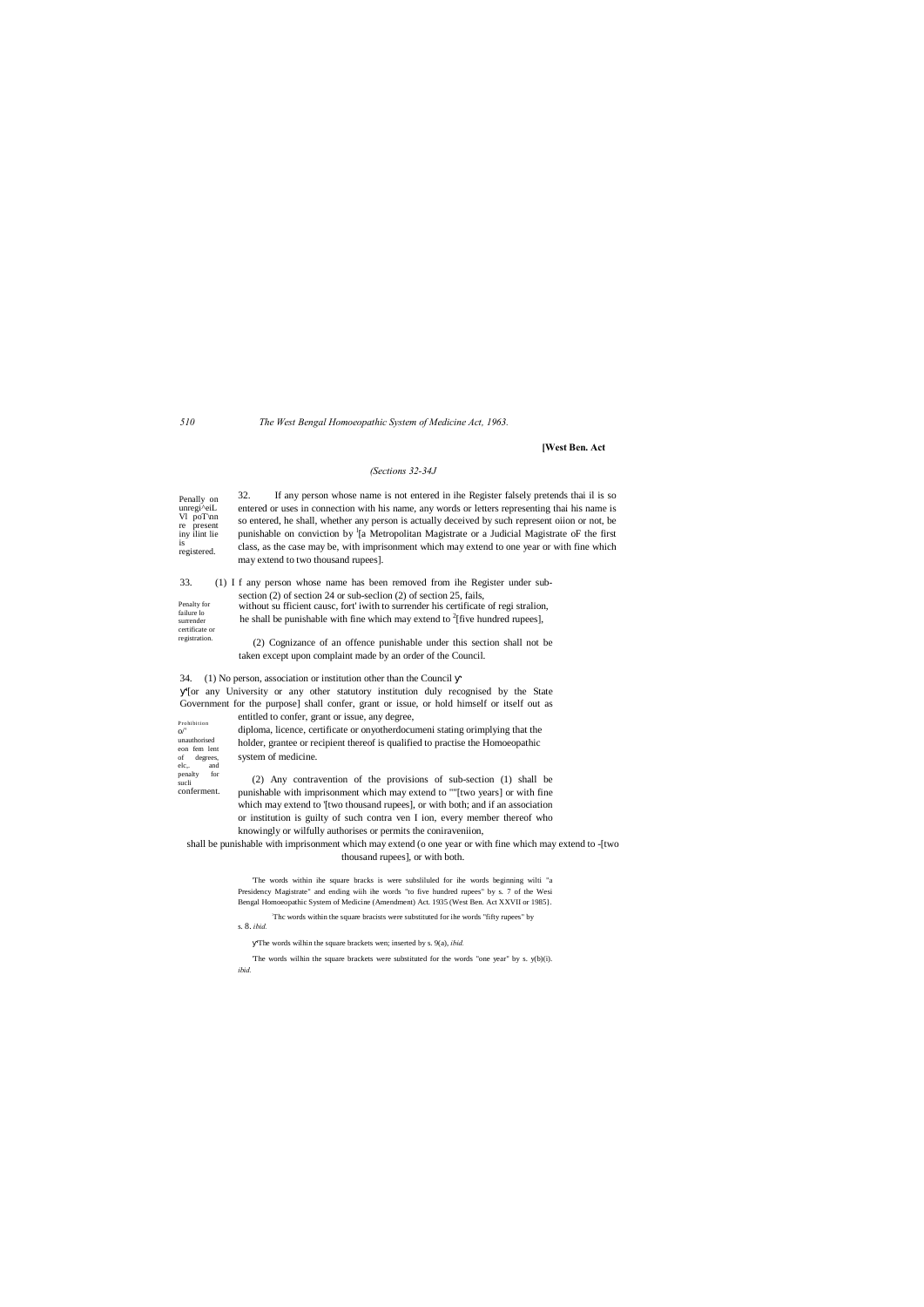Publication anil u>.e or registration list. 36. {]) The Registrar shall, from time to time as occasion may require, on or before the dale io be fixed in this behalf by ihe Council, cause lo be printed and published (provided lhat at least twelvemonths shall have elapsed from the dale of lhe lasi publication) a correct list of the names for the time being entered in Lhe Register under cach of the Lwo Parts, A and B, setting forth thereinô

Prohibition of use of certain names and penally for such use.

*The West Bengal Homoeopathic System of Medicine Act, 1963.*

XXXIII of 1963.]

#### *(Sections 35. 35A and 36.)*

Penalty for improper assumption of Homoec pathic qualifications. 35. (I) No person shall use any leiicrs or figures after his name indicating or implying thai he possesses any degree, diploma, licence, or certificate as a Homoeopathic practitioner unless such degree, diploma, licence or certificate has been conferred by the Council '[or by any University or body established by (he State Government under any law], orisrccognised-fbytheCounciljwiih the approval oftheSicUe Government.

 $^{2}(2)$  Whoever contravenes the provisions of sub-section (1) shall be punishable, on lhe first conviction, wiih imprisonment which may cxicnd to one year or with fine wliich may extend to one thousand rupees or with both and on subsequent conviction with imprisonment which may extend to two years or with fine which may cxicnd to two thousand rupees or with both.

<sup>J</sup>35A. (I) No person, association or institution other lhan an institution established by, or affiliated lo, the Council shall use for any educational institution any name which resembles lhe name of an insiitution established by, or affiliated to, the Council or which contains the expression "Homoeopathic College" or "Homoeopathic Institution" or any abbreviation or variation of such expression in any language whatsoever.

(2) Any contravention of the provisions of sub-section (1) shall be punishable with imprisonment which may extend to one year or with fine which may extend lo one thousand rupees, or with both; and if an association or institution is guilty of such contravention, every member thereofwho knowingly or wilfully authorises or permits lhe contravention, shall be punishable with imprisonment which may extend to one year or with fine which may cxicnd to one thousand rupees, or with both.

- (a) names of all registered Homoeopathic praciitioners arranged in alphabetical order according to surname;
- (b) the registered address of each such person; and
- (c) the registered qualifications of cach such person and thedate on which cach qualification was obtained.

'The ivords wilhin the square brackets were inserted by s. tO(aKi) of lhe Wc\_u Bengal Homoeopathic System of Mcdicinc (Amendment) Acl, 1985 (West Ben. Acl XXVII of 1985). The words wilhin the square firackcis were substituted for ihe words "by it" by v  $10(a)(ii)$ , *ibid.*

-Sub-seciion (2) was substituted for lhe original scction by s. 10(b), *ibid.*<br> $\vec{r}$  $\int_0^1 \int_{-\pi}^{\pi} t \, \mathrm{d} \, \mathrm{d} \, \mathrm{d} \, \tau$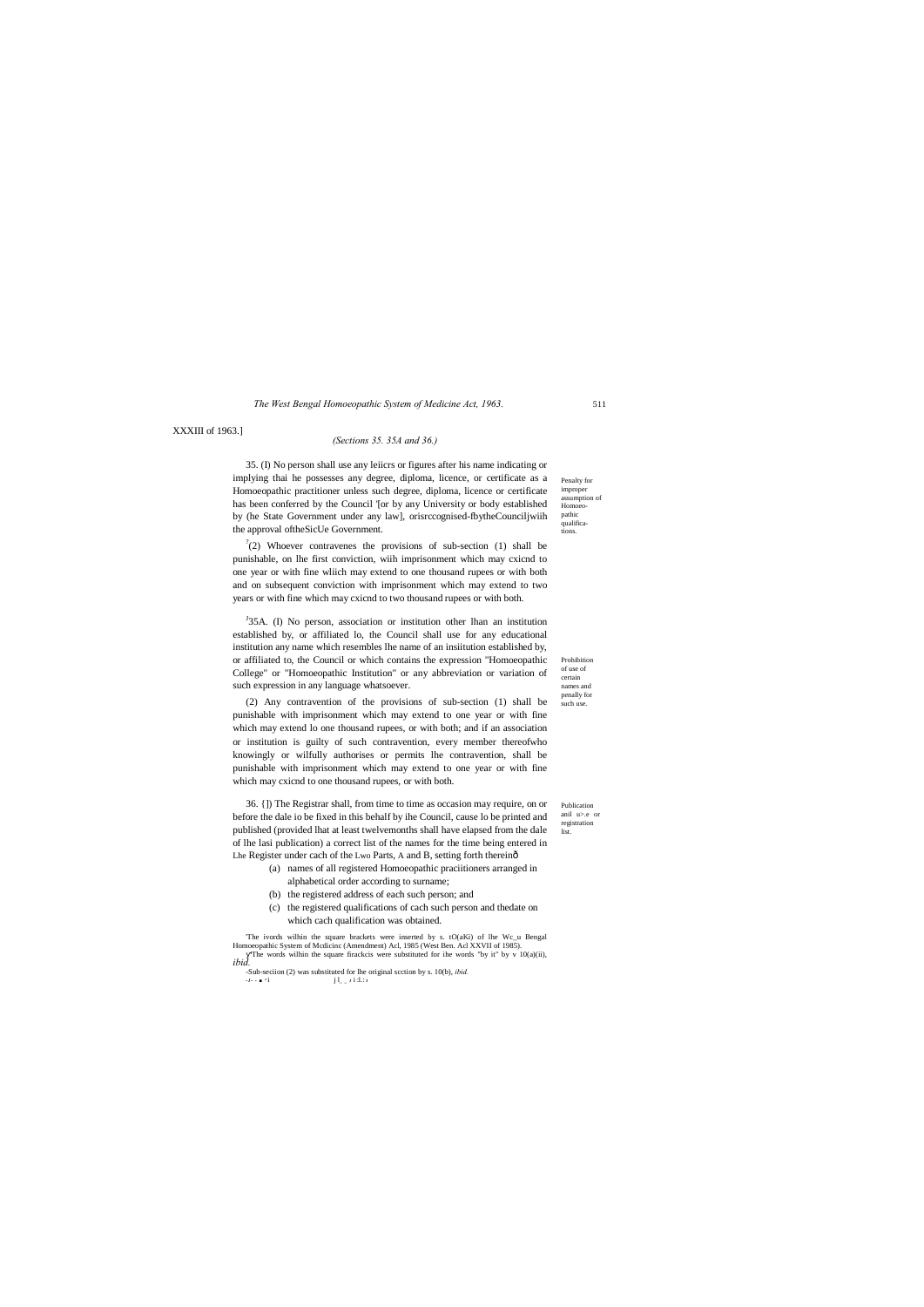.................-............................................................ ...............- ..........................................................."\*\*\*"..................................................................................................................

512 *The* Wejf *Bengal Homoeopathic System of Medicine Act, 1963.*

#### **[West Ben. Act**

#### *(Sections 36A, 37.)*

(2) The Registrar shall, from Lime Lo time as occasion arises, cause lo be printed and published a list supplementary thereto, containing addilions and a lie rations in the Register sincc the publication of the list under sub-section (1)<sup>1</sup>[and shall forward a copy thereof to the Slate Governmeni and to the Central Council],

(3) Every court shall presume that any person whose name is entered in the latest list printed and published under sub-section (I) read with the latest list supplementary thereto, if any, printed and published under sub-scction (2) is duly registered u nderthis Act, and thai any person whose name is not so entered is not registered under this Act:

Provided that, in the case of any person whose name does not appear in the latest list printed and published under sub-section (I) read with the latest list supplementary thereto, if any, printed and published under sub-section (2), a certified copy, signed by the Registrar, of the entry of the name of such person in the Register, shall be evidence that such person is registered under this Act,

| Rt; pi 5 (ration<br>of lu'jiv.'-'.'vd<br>Homoeopathic<br>practitioners | (c)<br>to give | medical officer;<br>evidence at any inquest or in any court of law as an expert under section 45<br>of ihe Indian Evidence Act, 1872. i or 1872.                                                                                                            |  |
|------------------------------------------------------------------------|----------------|-------------------------------------------------------------------------------------------------------------------------------------------------------------------------------------------------------------------------------------------------------------|--|
| for election (o<br>[he Council.                                        |                | Ethe words wilhin ihe square brackets were added by s. 12 of the West Bengal<br>Homoeopathic System or Medicine (Amendment) Act. 1985 (West Ben. Act XXVII of 1985).<br>Sectron 36A was inserted by s. 4 of the West Bengal Homoeopathic System of Medicine |  |

**: 36A.** (I) Every registered Homoeopathic practitioner shall, for ihe purpose of election of members to the Council -under clause (h) of sub-section (1) of section 5, register himself as a voter in the manner prescribed.

(2) The Council shall cause to be printed and published a list of all such voters in such manner as may be prescribed.

> (3) The list as aforesaid shall be revised from time to lime in such manner as may be prescribed.

> (4) The list printed and published tinder sub-section (2) or revised from time to time under sub-section (3) shall be the valid list of voters far ihe purpose of election of members to the Council under clause (h) of sub-section (L) of section 5.

37. A registered Homoeopathic practitioner shall be entitled—

to grant a death certificate required by any law or rule to be si gn ed o r au thenlica led by a d u ly q ualified med i c al prac ti ti o ner or mcdical officer;

to grant a medical or physical fitness certificate required by any law or rule to be signed or authenticated by a duly qualified mcdical practioner or

[Amendment Aci. 1989 (Wesi Btn Act VI nfl9H91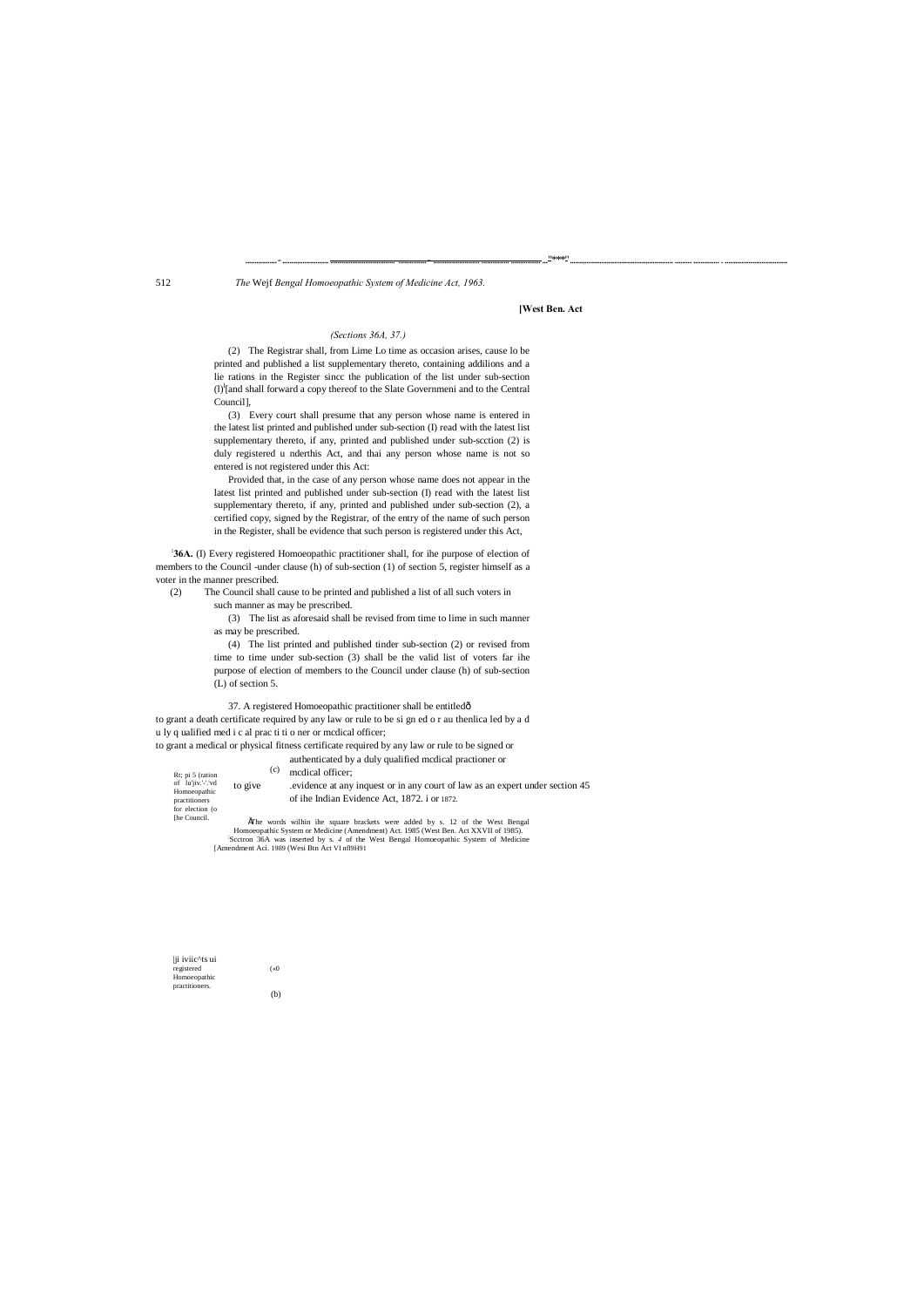slorage and sale of Homoeopathic

drugs,

Bar of suit or other legal proceedings.

*The IVejf Bengal Homoeopathic Sysiem of Medicine Acs. 1963.*

XXXIII of 1963.]

#### *(Sections 38-42.)*

Homoeopathic pracli Lionets other than those registered under Part A of the Register not eligible for ceiiain appointments. . 38. Except with the special sanction of the Slate Government, no Homoeopathic practitioner other than a registered Homoeopathic practitioner whose name is entered in Part A of the Register shall be competent to hold any appointment as a physician, medical officer or teacher, in any Homoeopathic hospital, asylum, infirmary, dispensary, or lying-in-hospital, which is supported wholly or partially by grants made by the Slate Government, ihe Council, or a local authority, or in any Homoeopathic educational institution which is so supported or which is affiliated under clause (1) of section 18:

Control of manufacture, 39. Subject to the provisions of any law for lhe time being in force rciating 10 drugs and poisons, the State Government shall have the power lo regulate and control the manufacture, storage or sale of Homoeopathic drugs and medicines by lhe grant of licenccs, to manufacturers, stockists and sellers, on such conditions and on payment of such fees as may be prescribed.

Provided that a registered Homoeopathic practitioner whose name is entered in Part B of the Register shall be competent lo hold any such appointment if he has held any such appointment from a date prior to the first day of January, 1961.

Validation. 42. (1) All Tees payable and prescribed under this Acl shall be paid in the Council.

Finance. Audil and Budget. (2) An account of all assets and liabilities of the Council and of all fees, sums, grants, donations, gifts and endowments received by it and of all expenses and disbursements incurred or made by it shall be maintained in the prescribed manner.

40. Nostril, prosecution or other legal proceedings shall lie in respect of any act or thing done or omitted to be done in (he exercise or purported exercise of any power conferred by or under this Act on the Slate Government or the Council or the Executive Committee orany Committee appointed by the Council or on I he Registrar.

41. No act or ihing done hy the Council, the Executive Committee or a Committee appointed by the Council shall be invalid merely on the ground of any vacancy in or defect in its composiiion.

(3) The account shall be audited annually in such manner and by such officer or authority as may be prescribed. A copy of the audil report shall be submitted to lhe Slate Government by the Council.

(4) The Council shall prepare in the prescribed manner a budget for any financial years showing the probable receipt and expenditure, which shall be submitted to the Stale Government for approval.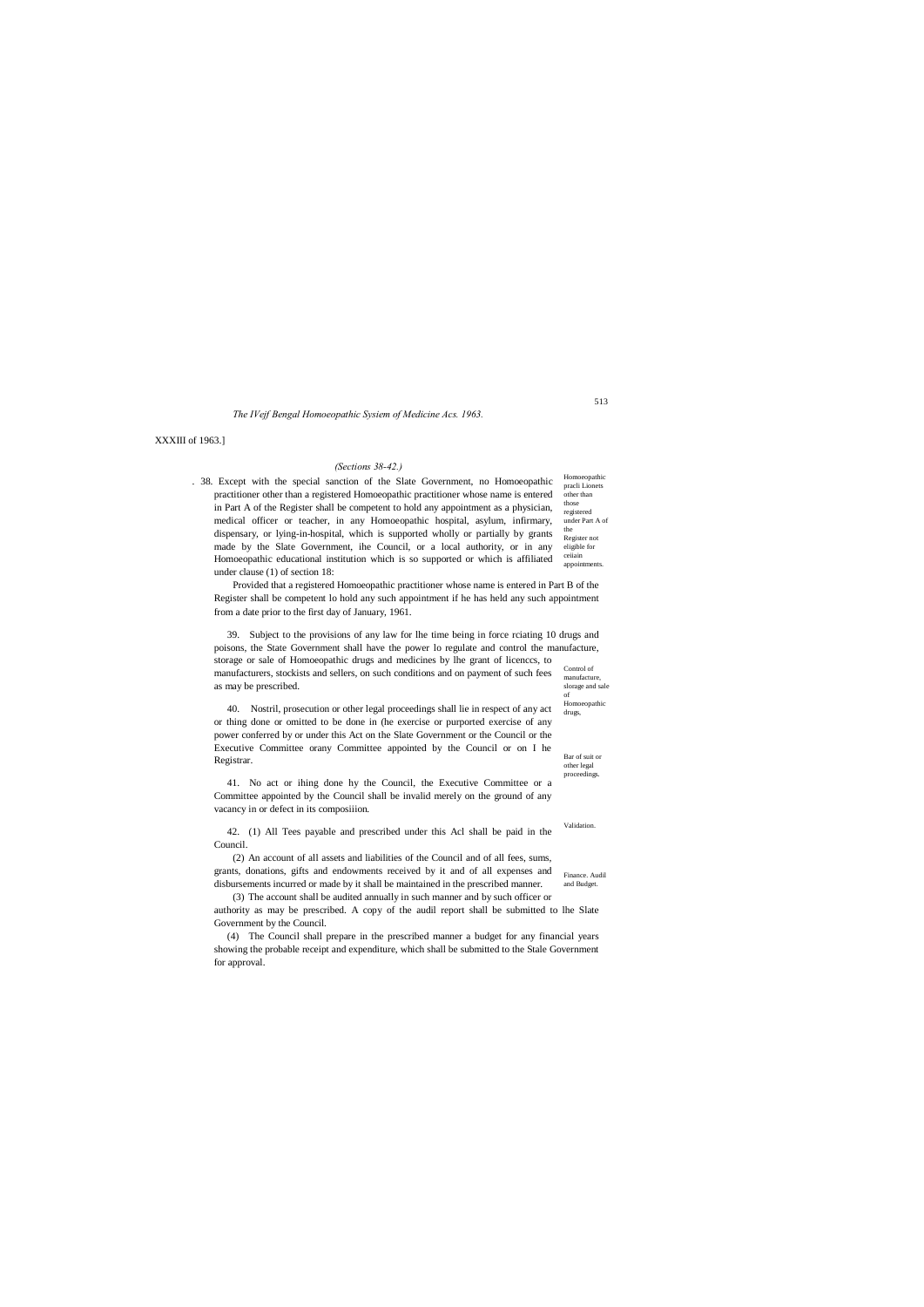.-L- ....- ............................................ .... .. .......................... .......................... .... .

**[West Ben. Act**

#### *(Sections 43, 44.)*

Rules. 43. (1) The State Government may from time to lime make ^rules for canying oui the purposes of this Aci.

> (2) In particular and without prejudice to the generality of the foregoing power, such rules may provide for all or any of the following matters, namely:ô

'(5) The Stale Government may, in case of contravention by the " Council of any of Lhe provisions of sub-sections (3) and (4), lake such action against the. Council as the Slate Government may decide.

(2) In particular, and without prejudice lo Ihe generality of the foregoing power, such regulations may provide for all or any of lhe following matters, namely:ô

- (i) the election of members of lhe Council, members of the Executive Committee and the Vice-President;
- (ii) lhe functions lo be performed by lhe President and [he Vice-President;
- (iii) the fees payable under this Act;
- (iv) the expenses LO be paid under section 17;
- (v) the salary and allowances to be paid to the Registrar;
- (vi) the conditions for lhe grant of licences under section 39;
- (vii) the manner in which the account referred to in sub-section (2) of section 42 shall be maintained; -
- (viii) the procedure to be followed by lhe Council inô
	- (a) conducting an enquiry under clause (b) of subsection (2) of scction 24,
	- (b) disposing of appeals from the decision of the Registrar preferred under section 28;
- (i x) any other mader which may be oris required to be prescrihed under ihis Act.

Regulations. 44, (i) The Council may. wiih the previous approval of the Slate Government, make regulations, not inconsistent with this Act or the rules made thereunder, for discharging iis functions under this Aci.

- (i) ihe conduct of business of the Executive Committee and of Committees appointed by the Council;
- (ii) the time and place at which each meeting shall be held;
- (iii) the issue of notices convening such meeting;
- (iv) the conduct of business ihercai;

'Sub-setlion (5) was inserted by s. 13 or the Wcsl Bengal Homoeopathic System of Medicine

(Amendment) Act, 1985 (Wcsl Ben. Act XXVII of I9S5). ; For the West Bengal Homoeapaihic System of Medicine Rules. 1964, *see* notification No. mcdlc 414392/3Hô 26/63, dated 21st Juty, 1964, published in the *Catena Gazette*, *Exlraortliimrw* Jnlcd 4th Auensi 1964. P.irl 1. n.ncc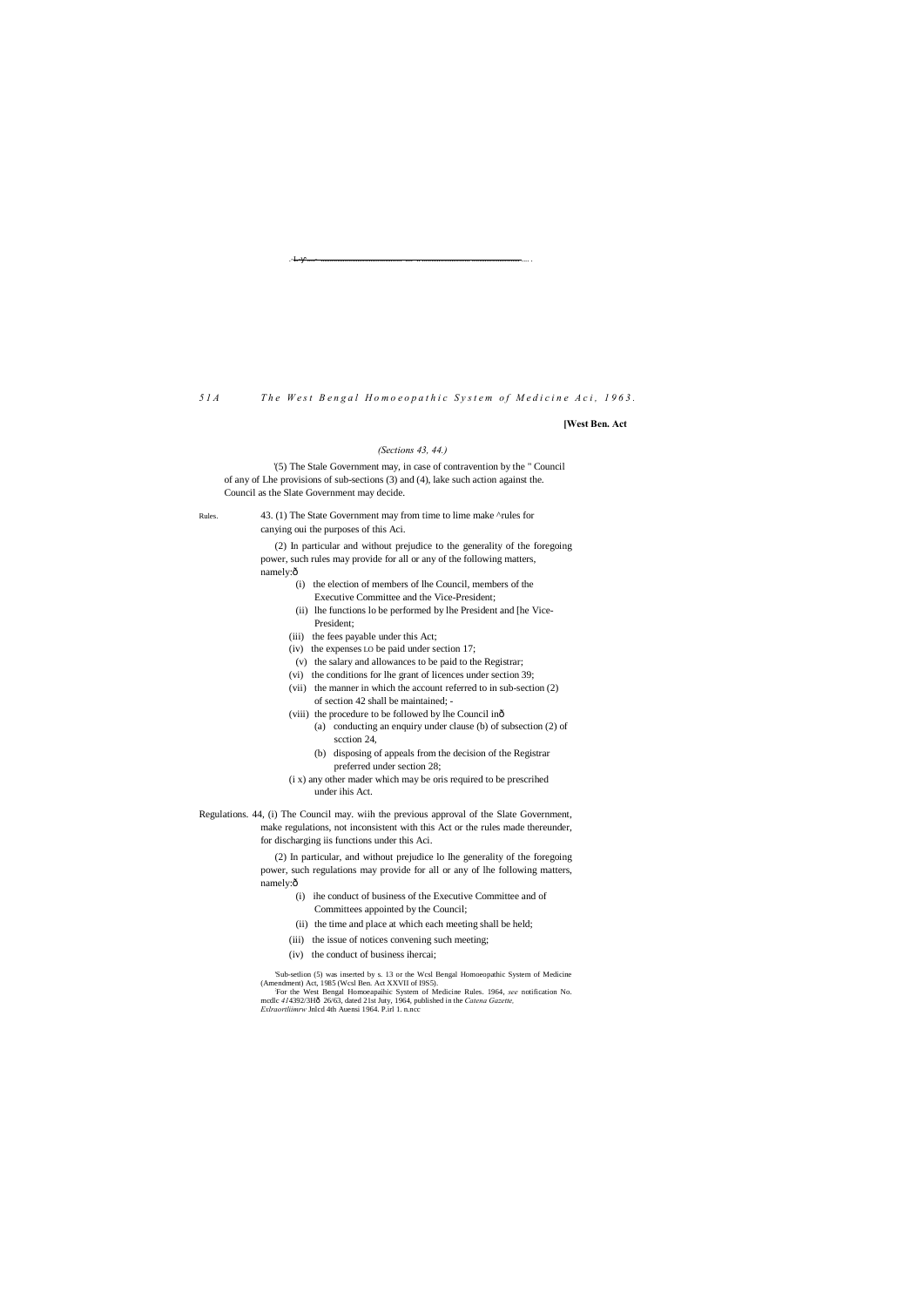Govcmmcnl.

#### *The* Wejr *Bengal Homoeopathic System of Medicine Act, J963.* 515

XXXITI of 1963.)

#### *(Sections 45, 46 and the Schedule.)*

- (v) the conditions of appointment and service and the scales of pay and allowances of all the officers and servants appointed by the Council;
- (vi) any matter for which power to make regulations is conferred expressly or by implication on the Council by this Act.
- 45. All rules and regulations shall bcpublishcd in the *Official Gazette*. Publication of rules and regulations of rules and regulations,

Control over the Council by Slate 46. If, at any time, it appears to the Slate Government thai the Council has failed to exercise or has exceeded or abused a power conferred upon it by or under this Acl or has failed to perform a duly imposed upon it by this Acl, lhe Slate Government may, if it considers such failure, excess or abuse to be of a serious character, after giving the Council an opportunity of being heard, notify the particulars thereof lo the Council and if the Council fails lo remedy such failure, excess or abuse within such time as may be fixed by the State Government in ihisbehalf, the State Government may dissolve the Council and cause all or any of lhe powers and duties or lhe Council to be exercised and performed by such agency and for such period as it may think fit.

> 3. Any degree or diploma or certificate conferred or granted by any É[University] institution or authority within or outsides the Stale:

#### THE SCHEDULE

### **Qualifications enabling a person to have his name entered in the Register of Homoeopathic practitioners.**

(SVe scction 21.)

*1.* Any degree or diploma or cerlificatc conferred or granted on passing the final examination held by the General Council and Stale Faculty of Homoeopathic Medicine, West Bengal, '[the Council, any University or by any statutory institution recognised by the Slate Government.]

*2.* Any other -\* \* \* diploma or certificate conferred or granted by the Council which is declared by the Council with the approval of the State Government to be a sufficient qualification for registration as a Homoeopathic practitioner.

<sup>&#</sup>x27;The words wilhin [be square brackets were substituted for the words "Or by ibe Council" by s. H(a) of the West Bengal Homoeopathic Sysiem of Mcdieinii (Amendment) Act, 1985 (Wesl Ben. Act XXVil of 19SS).

The wonts "'degree or'' were omitted by s. 14(b). *ibid.*